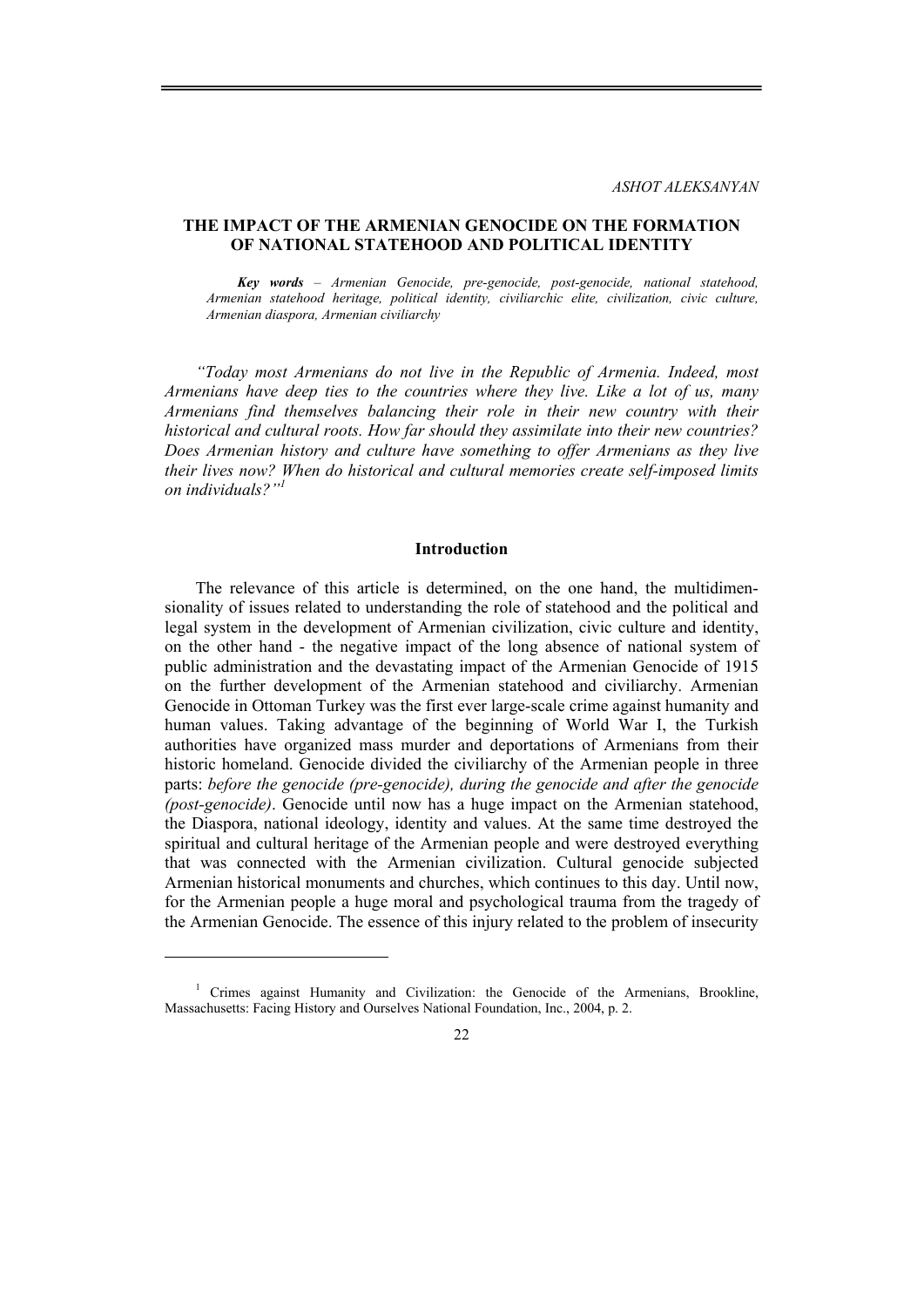of the people, mistrust to the international and European law, international and European governmental organizations, as well as the principles of equality and freedom of nations.

#### **The paradoxes of the Armenian Statehood Heritage and Threats of Civilization**

Traditional Armenian Highland was connecting link between East and West, as well as between the Mediterranean, Mesopotamia and the Caucasus countries. Armenian identity is held in the Armenian highlands during the millennial history of the Armenian people. From the viewpoint of the Armenian identity, modern Armenia coincides with the historical homeland of the Armenian people, which has been developing the Armenian nation and the national statehood. The Armenian nation is one of the oldest modern nations, and the Armenian statehood is the oldest in the history of human civilization. Armenian statehood beginning evolves from ancient times, when there existed a modern European nation-state, and the nations of antiquity were in the initial stage of social evolution. History of the Armenian statehood has more than a few thousands of years, which contributed to the development of social cohesion and national identity in ancient Armenia. On this ancient civilization demonstrates the effective statehood and a new era in the political, socio-economic and cultural development of national statehood of ancient Armenia became Greater Armenia.

For the Armenian people the end of the XIX century and the beginning of XX century was more difficult and fatal. For Western Armenians important task remained the question of liberation from the Turkish violence and oppression. Turkish imperial government machine gradually implemented a policy of genocide against the Armenian people as having imperial ambitions Turkish nationalists sought ways to rule the ideology of pan-Turkism. The liberation struggle was the only way of survival of the Armenian people. The national liberation movement of Armenians contributed to the emergence of new ideas of national rebirth. If the principal value of the Armenian people was legal mechanisms and the adoption of the constitution, then ideology of Pan-Turkism demanded assimilation or destruction of peoples in the Ottoman Empire. This is the civilizational, cultural and value differences between the Armenian civiliarchic elite and the pan-Turkic elite. Politics of Pan-Turkism was the basis of action by the Ottoman authorities. As a result, throughout the territory of Ottoman Empire was the implementation of the planned genocide of 1894-1896 years, and after coming to power of "Young Turks" genocide preceded against the Cilician Armenians in 1909<sup>1</sup>. The policy of massacres of Armenians in the western beginning of 1915 have been the forerunner to a policy of genocide, the purpose of which was to deprive Armenians not only habitat, but also completely destroy them<sup>2</sup>. Long

 $1$  Գասպարյան Ռ., Կիլիկիահայությունը ցեղասպանության նախօրեին // «Լրաբեր հասարակական գիտությունների» (այսուհետև՝ «ԼՀԳ»), 1995, թիվ 1, էջ 83-94: <sup>2</sup>

The Armenian Genocide - the First Genocide of the XX century. Author of exhibition and compiler of the book Rev. Fr. Asoghik Karapetyan, Holy Etchmiadzin, 2013.

<sup>23</sup>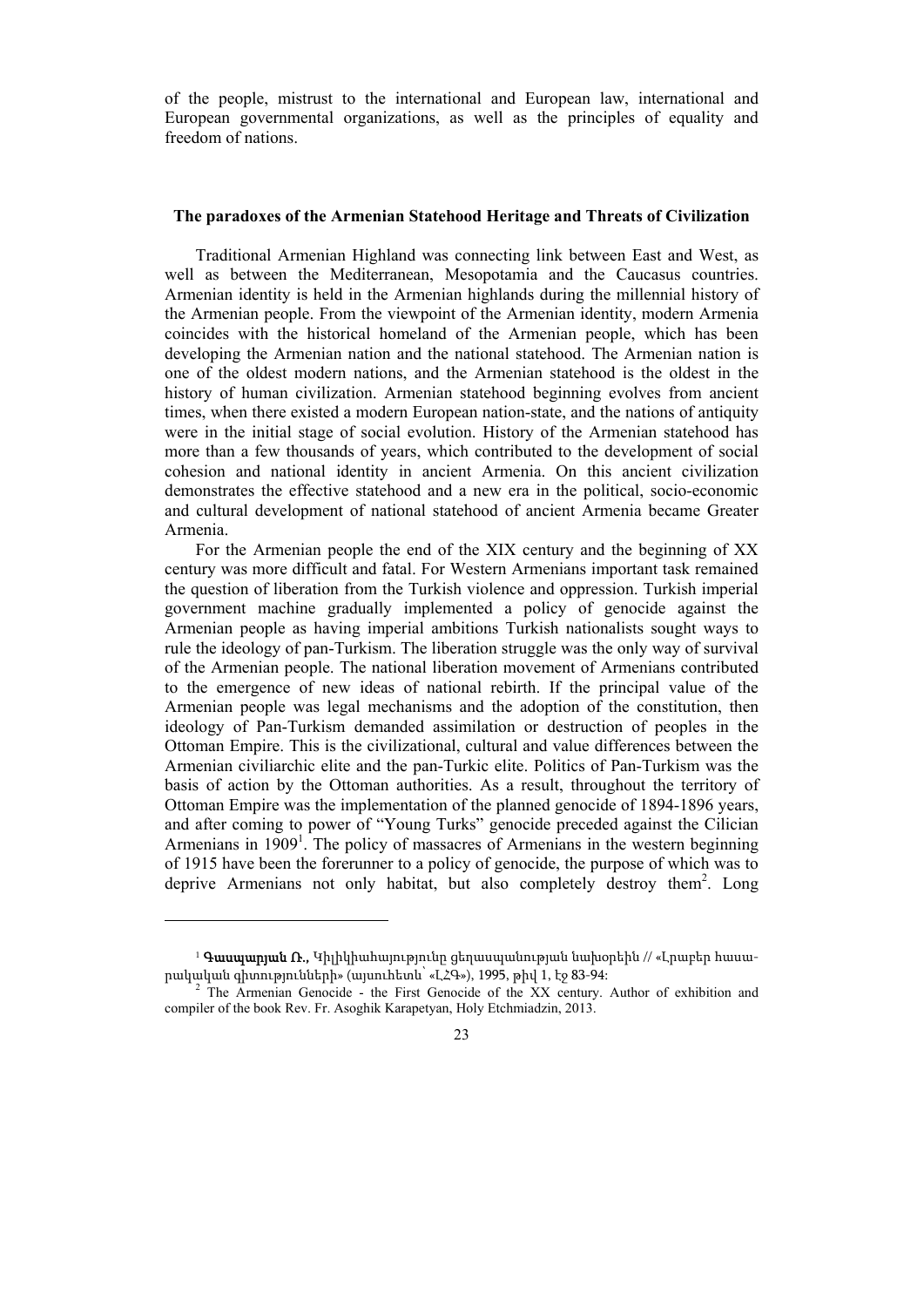Armenian Genocide was implemented in the period of 1915-1923 years (*see Picture 1*), resulting in the Western Armenians was deprived of their homeland. Even *Armenian National Constitution*, which was adopted by the Armenian National Assembly on 24 May 1860 and approved in March 17, 1863, could not prevent the Armenian Genocide.



*Picture 1. Ottoman Turks commit genocide against the Armenians1*

The complex geopolitical and geo-economic location of Armenian statehood at the crossroads clash of civilizations was also one of the reasons for the loss of a centuries-old statehood. However, before the Armenian Genocide, Armenians lived compactly in their historical lands continuously for more than five millennia. In the absence of national statehood, protective and representative functions of the nation served as the Armenian Apostolic Church, which has become the guarantor of the safety of the nation and the continuity of the Armenian civilization. Formed in the XIX century, public organizations and political parties have not been able to establish a national coordinating organization, which is able to act in cooperation with the Church, but on the contrary, these organizations led to a rivalry among them and opposed themselves to the Church. A dangerous challenge to the Armenians was a matter of choice of the national strategy and tactics in respect of the Western Armenia, that is, in respect of the majority of the Armenian nation and the Armenian Highland, located in the Ottoman Empire.

<sup>1</sup> **Beauchamp Z**., **Lee T. B**., **Yglesias M**. (Ed.), «40 maps that explain World War I» // http://www.vox.com/a/world-war-i-maps; http://cdn1.vox-cdn.com/assets/4612767/turkey\_armeniandeportations 720px\_map.jpg (Accessed March 10, 2015).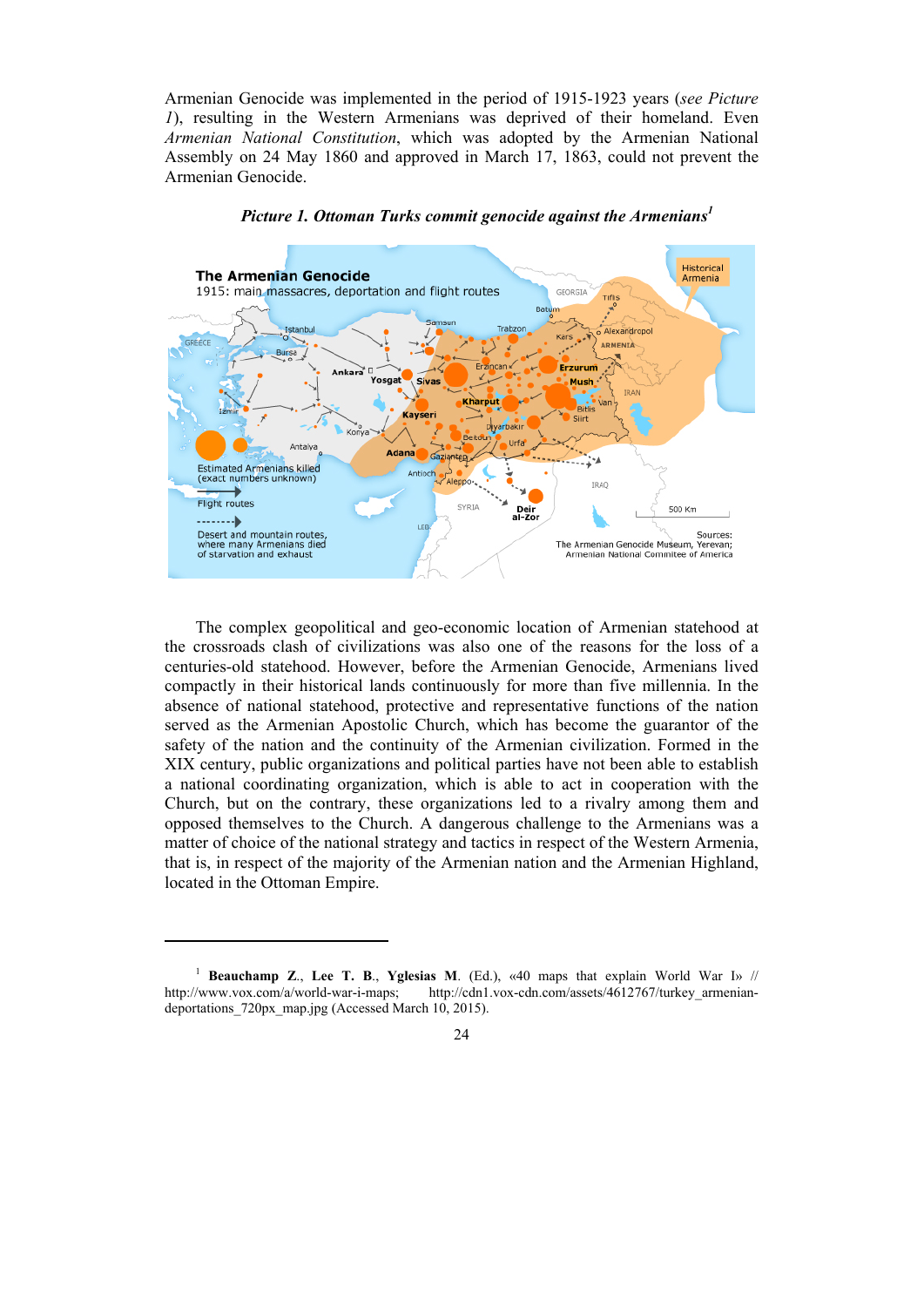The policy of genocide in Western Armenia, Cilicia and other provinces of the Ottoman Empire carried out the ruling political elite of Turkey, which were guided by the ideology of pan-Islamism and pan-Turkism. These ideologies preached intolerance towards non-Muslims and Armenians, as well as preaching chauvinism against all non-Turkish peoples. Armenian people are prevented and still prevent far-reaching plans of the Turkish political elite of the creation of a "Great Turan", and this way the Turkish aggressors had to implement mass extermination the Armenian people.

After Genocide, loss of Western Armenia and parts of Eastern Armenia for more than two-thirds of the Armenians turned out of their historical homeland, and formed a modern diaspora. In the western Armenian diaspora after the Genocide and deportation; Armenians have again started to build the church and formed the cultural and educational centers, thus, preserved and developed a sense of national identity, as well as the will to return to the lost homeland. Despite the fact that the Armenians in the Russian Empire lived in relatively free conditions, and their national existence was not under threat however, in the eastern diaspora in the Soviet period were lost the Armenian territory, cultural centers, churches, theaters, schools and other heritage values. With anticiviliarchic difficulties Armenian people to develop its own cultural identity and in the process of nation building have been developed all the stages of world civilization. Throughout the long history of its existence, the Armenian nation survived the era of rise and decline of the national statehood, the impact of different religions and cultures, interaction with many civilized and barbarous peoples. In the absence of statehood and political independence of Culture received political and ideological status. Lost its statehood, and with it the political independence, culture has retained a national identity for many centuries. National culture has become a political concept and program of activities and development. The social and symbolic capital of culture has become a way of organizing the Armenian world. The reason for the evolution of the historical existence of the Armenian nation is a civilizational potential, which became the foundation of political independence. National ideas, spiritual and moral attitude contributed to the development of political identity and consciousness.

## **From the Transcaucasian Armenia Return to the Origins of the National Heritage of the Eastern and Western Armenia**

The February Revolution of 1917 in Russia was the beginning, the starting point of a powerful process for Eastern Armenia. Radical changes and transformation of the monarchical political system, on the one hand, it was the result of social and political contradictions, and on the other hand, there are new challenges for the majority of the population. The revolution became the reason political instability and made it possible for the peoples of the Russian Empire<sup>1</sup>, the right to self-determination, independence and the formation of the nation-state.

<sup>&</sup>lt;sup>1</sup> **Մելիքյան Վ**., Անդրկովկասյան կոմիսարիատի քաղաքականությունը երկրամասի վարչական սահմանաբաժանումների և զեմստվոների հարցում // «ԼՀԳ», 2009, թիվ 3, էջ 60-73: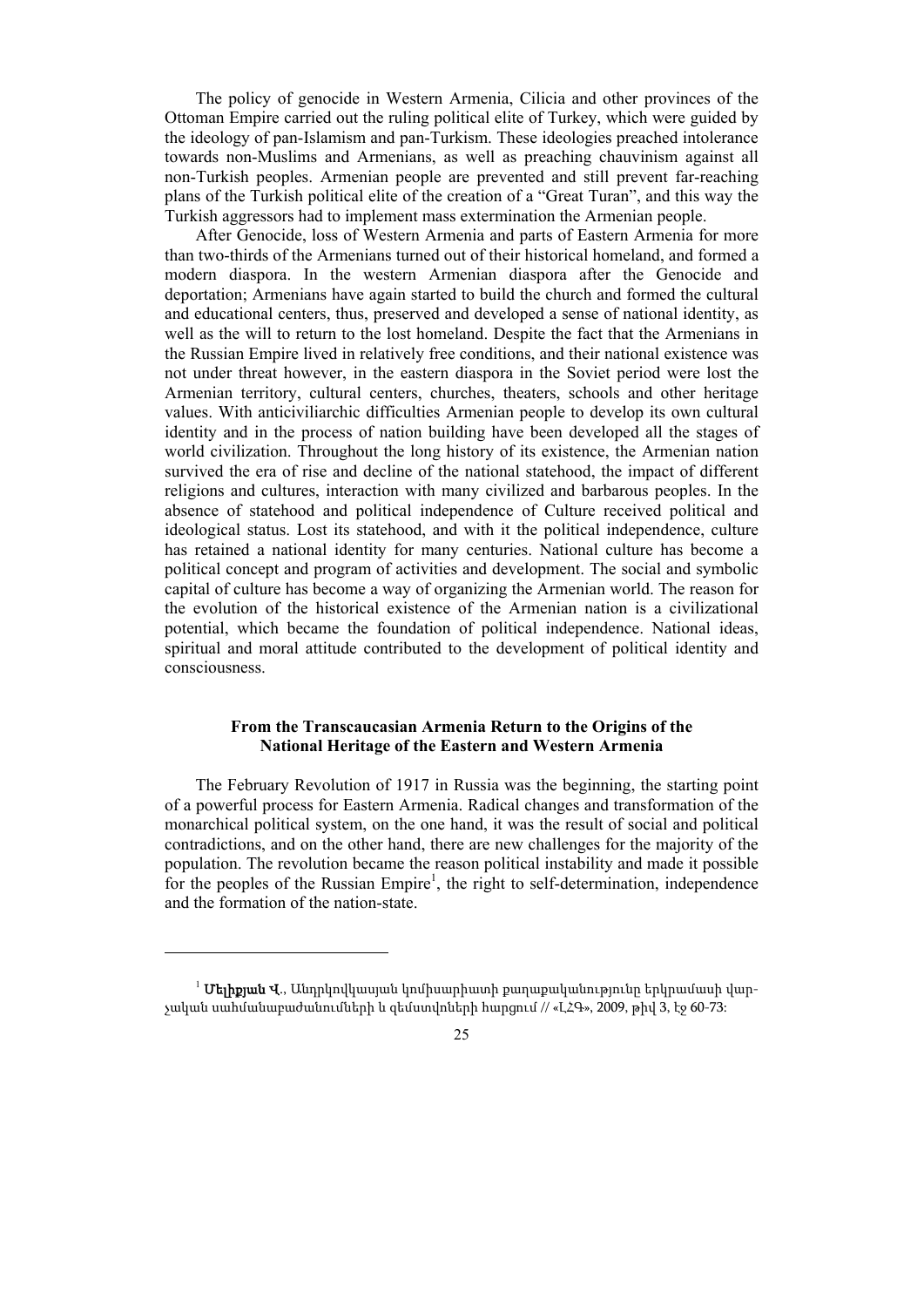Armenian political parties generally supported the foreign and domestic policies of the Interim government. An example of this was the first congress of Western Armenians, which was held in May 1917 and created the National Council of Western Armenians in order to intensify their efforts to solve the Armenian Question. Armenian political elite hoped that the Interim government can solve the problem of Western Armenia. Subsequently Genocide, Western Armenia lost populations and suffered considerable damage and the Interim government in the territory of Western Armenia, occupied by the Russian troops had set up a special management regime<sup>1</sup>. In September-October 1917 held the first Congress of Eastern Armenians, which were mainly discuss issues of internal and foreign policy, and created the Eastern Armenian multi-party National Council of Eastern Armenian, which actually became a general power of the Armenian people up to independence of the First Republic of Armenia.

The October Revolution in Russian multinational society has led to chaotic processes and fragmentation of the political system, which has become a sign of the tragic events of the civil war, interethnic conflicts and totalitarianism. After the October Revolution in Russia for the eastern part of the Armenian people were important preservation of national autonomy, national security issues and the formation of national self-governing institutions*<sup>2</sup>* . After two years of the Armenian Genocide in 1917 for the Eastern Armenia was the urgent formation of the national statehood. During the Communist revolution in Russia the Armenian people were in a situation of *civil unrest and power vacuum*. The leaders of the revolutionary movement of the proletariat sought to spread the communist revolution in all countries and have a big impact on the Transcaucasus, for the implementation of this intact Bolshevism decided to use the Armenian factor<sup>3</sup>. In particular, December 29, 1917, Lenin signed a Decree of the Council of People's Commissars of Soviet Russia "On

<sup>2</sup> Մելիքյան Վ., Իշխանության ազգայնացման հիմնահարցը Անդրկովկասում (1917 թ. նոյեմբեր) // «ՊԲՀ», 2010, թիվ 1, էջ 80-98, *նույնի*` Երևանը և Երևանի նահանգը հոկտեմբերյան հեղաշրջումից հետո // «ՊԲՀ», 2010, թիվ 3, էջ 72-93, նույնի` Իշխանության կազմակերպման հարցը Անդրկովկասում. կոմիսարիատի ստեղծումը // «ԼՀԳ», 2011, թիվ 4, էջ 12-21: <sup>3</sup>

 $^1$  **Մելիքյան Վ**., Փետրվարյան բուրժուադեմոկրատական հեղափոխությունը և հայկական ազգային խորհուրդների ստեղծումը (1916 թ. մարտ-1917 թ. հոկտեմբեր) // «ԼՀԳ», 1989, թիվ 6, էջ 39-48, Հակոբյան Ա., Հայաստանի Հանրապետության անկախության ուղին (Անկախության 90-ամյակի առթիվ) // «Պատմա-բանասիրական հանդես» (այսուհետև՝ «ՊԲՀ»), 2008, թիվ 1, էջ 20-22, Հակոբյան Ա., Ռուսաստանի ու Հայաստանի խորհրդայնացման գործընթացների և միակուսակցական վարչակարգի հաստատման պատմական մի քանի զուգահեռներ // «ՊԲՀ», 2014, թիվ 1, էջ 48-49, **Սարուխանյան Ն**., Ռուսաստանը և Հայկական հարցը // «ՊԲՀ», 2009, թիվ 2-3, էջ 12:

About this paradoxical situation in Turkish Armenia, Joseph Stalin wrote the following: "So-called "Turkish Armenia" is the only country, I believe, that Russia occupied "by right of war." This is that "bit of paradise" which for many years has been (and still is) the object of the voracious diplomatic appetites of the West and of the bloody administrative exercises of the East. Pogroms and massacres of Armenians, on the one hand, and the hypocritical "intercession" of the diplomats of all countries as a screen for fresh massacres, on the other, and a blood-soaked, deceived and enslaved Armenia as a result - who is not familiar with these "commonplace" pictures of the diplomatic "handiwork" of the "civilized" Powers?" (**Stalin J. V.**, Works: Vol. 4 (From Marx to Mao): November 1917-1920. Foreign Languages Publishing House, 1953, p. 26).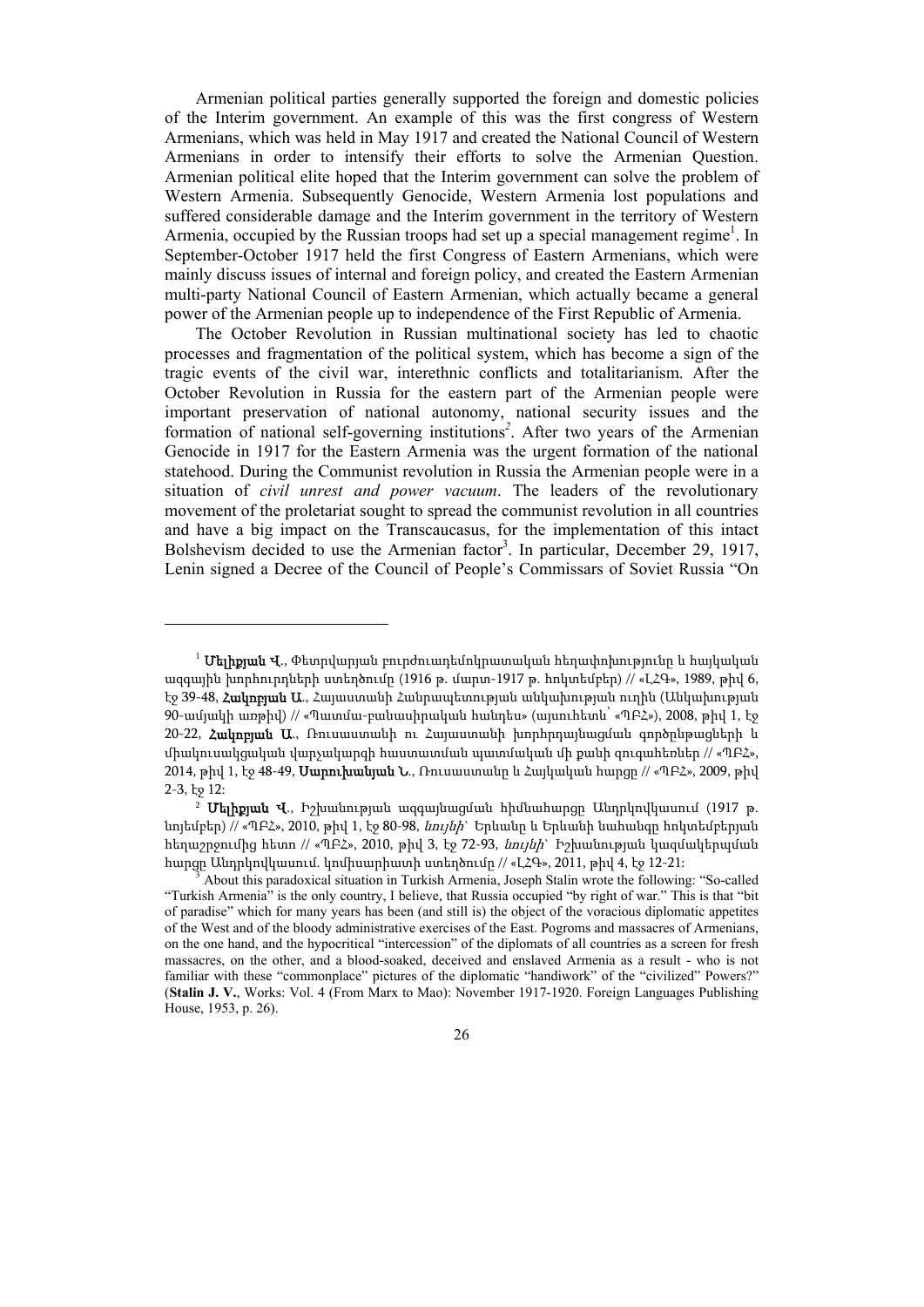Turkish Armenia"<sup>1</sup> , according to which the government of Soviet Russia recognized the right to self-determination of Western Armenia<sup>2</sup>. Implementation of the Decree "On Turkish Armenia"<sup>3</sup> could initiate the formation of the new Armenian statehood, thereby uniting Western Armenia and Eastern Armenia an independent state. However, the international situation in 1917-1918 blocked the implementation of this Decree and made possible Turkish military aggression in the Transcaucasus. The Turkish military aggression has been devastating to the Special Transcaucasian Committee, Transcaucasian Commissariat, then the Transcaucasian Seym, as well as the National Council of Eastern Armenia, because the Turkey has launched a new war against the Armenian people and its anti-Armenian strategy to deepen interethnic conflict in the region $4$ .

## **Democratic Citizenship as a Phenomenon of National Identity in the Eastern and Western Armenians**

For *a post-genocidal Armenian society* divided homeland into two parts, independent statehood was not just legal legitimization of national interests, socio-political consolidation, but also an important step towards the revision of the existing anti-Armenian contradictory agreements. The First Republic of Armenia has become an imperative statehood of Eastern Armenia, as well as the guarantor of the preservation of national identity of Eastern and Western Armenians. The coat of arms of the First Republic of Armenia (four dynastic emblem of the Armenian statehood), became a symbol of the young state, but with the ancient statehood, and has become a link between the history of the Armenian people (symbolic values of millennia Armenian statehood), and the First Republic (*see Picture 2*).

<sup>&</sup>lt;sup>1</sup> Декрет о «Турецкой Армении» 29 декабря 1917 г. (11 января 1918 г.) // Декреты Советской власти. Том I. 25 октября 1917 г. - 16 марта 1918 г., М., 1957, с. 298-299.

<sup>&</sup>lt;sup>2</sup> Арзуманян М. В., Ленинский «Декрет о «Турецкой Армении» (к 50-летию опубликования) // «ԼՀԳ», 1968, թիվ 1, էջ 726-28, **Kirakossian A. J**., The Armenian Question and the Armenian Genocide (historical-legal reference in three languages). Yerevan, 2006, p. 84-85, **Stalin J. V**., op. cit., p. 27. 3

 <sup>«</sup>Совет Народных Комиссаров объявляет армянскому народу, что Рабочее и Крестьянское правительство России поддерживает право армян оккупированной Россией «Турецкой Армении» на свободное самоопределение вплоть до полной независимости» (Декрет о «Турецкой Армении» 29 декабря 1917 г. (11 января 1918 г.) // Декреты Советской власти. Том I. 25 октября 1917 г. - 16 марта 1918 г., М., 1957, с. 298-299).<br><sup>4</sup> **Հակոբյան Ա**., Հայաստանի Հանրապետության անկախության ուղին (Անկախության

<sup>90-</sup>ամյակի առթիվ) // «ՊԲՀ», 2008, թիվ 1, էջ 20-33, **Մելիքյան Վ**., Ելիզավետպոլի և Շամխորի իրադարձությունները Անդրկովկասում իշխանության հիմնահարցի համատեքստում (1917 թ. նոյեմբեր-1918 թ. փետրվար) // «ՊԲՀ», 2014, թիվ 2, էջ 70-85, Սարուխանյան Ն., Ռուսաստանը և Հայկական հարցը // «ՊԲՀ», 2009, թիվ 2-3, էջ 3-22, Աբրահամյան Լ., Ռազմաքաղաքական իրադրությունը Բաքվում և Ղարաբաղում 1918 թ. երկրորդ կեսին // «ՊԲՀ», 2006, թիվ 1, էջ 220- 229: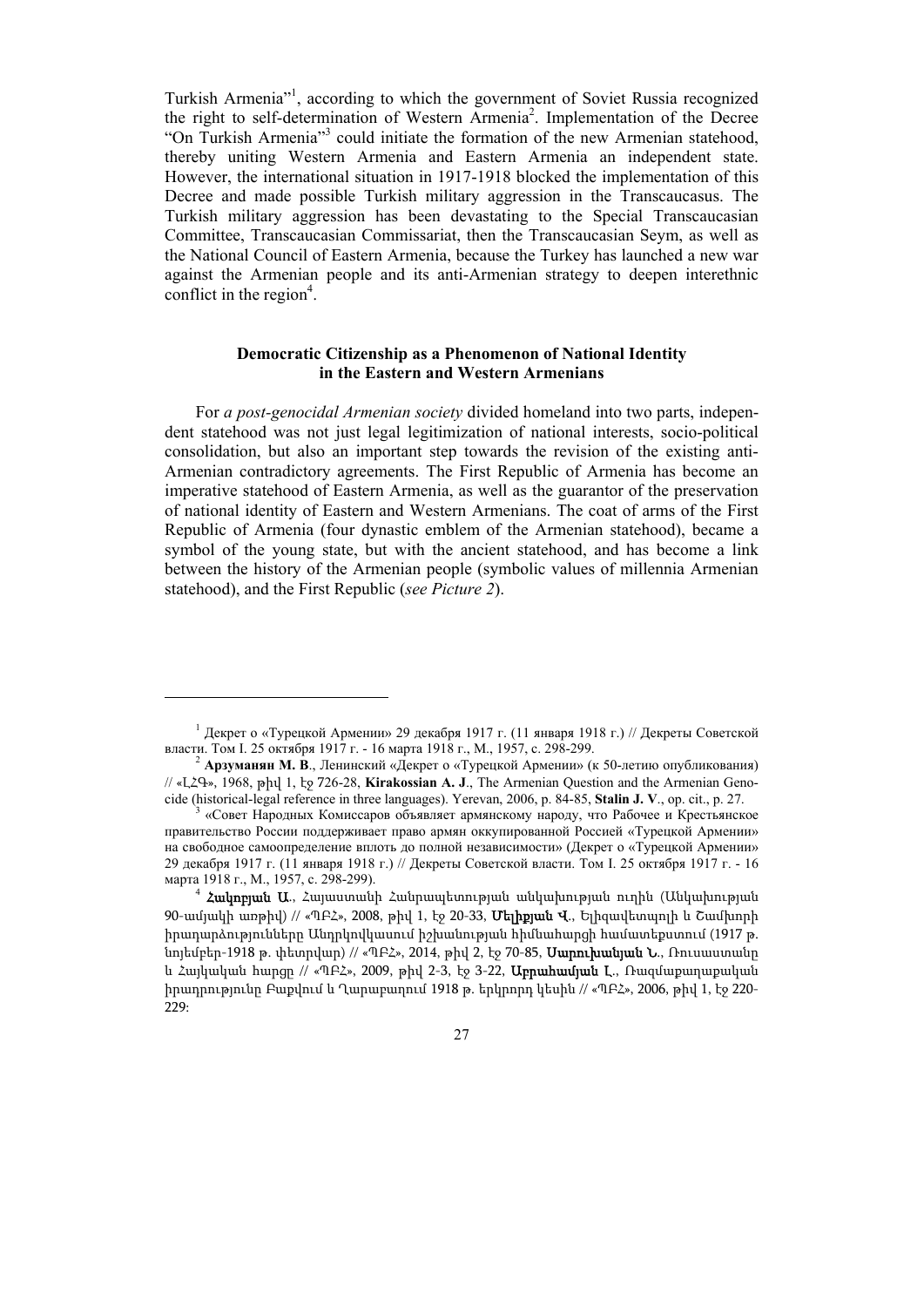*Picture 2. The Coat of Arms of the First Republic of Armenia (1918-1920)1*



Geopolitical processes in the early  $20<sup>th</sup>$  century led to the fact that the First Republic of Armenia and the Armenian statehood were formed on the territory of Eastern Armenia, which was founded May 28, 1918 after the collapse of the Transcaucasian Seym and the Transcaucasian Democratic Federative Republic. The First World War, the collapse of the Russian Empire and the subsequent dramatic events had different consequences for the Armenian people and the region as a whole. The government of the Ottoman Empire used the war as the most suitable and convenient occasion for the solution "once and for all", the Armenian question. The first step to achieve this "Ottoman state doctrine" became the eviction of Western Armenians from their homeland and the genocide of the Armenian people. The World War I and the Armenian Genocide caused an imbalance of organizational structures and political potential of the Armenian people and diaspora, and the aggravation of social, ethnic and religious conflicts have led to the fact that the Armenian national elite is trying to overcome it with the formation of the First Republic of Armenia. The history of the formation of the First Republic of Armenia was going to war with the Turkish army in May 1918, when Armenia was able to defend its national independence and beginning to solve the problems of the Armenian-Azerbaijani, Armenian-Turkish, Armenian-Russian relations. For the First Republic of Armenia were important national security and the preservation of Armenian heritage; Western Armenia and the desire to condemn the Armenian Genocide in the international arena; the solution of territorial disputes and the protection of the border. The First Republic of Armenia since the first days of its existence, faced with such complex territorial problems<sup>2</sup>, which formed in the South Caucasus for a long time. In particular, conflict situation around several disputed territories, which have become crucial territorial confrontation between Armenia and Azerbaijan (Karabakh, Zangezur and Nakhichevan); between Armenia and Georgia (Akhalkalak); between Armenia and Turkey

<sup>&</sup>lt;sup>1</sup> "The Coat of Arms of the First Republic of Armenia (1918-1920) designed by member of the Russian Academy of Fine Arts, Architect Alexander Tamanian and artist Hakob Kojoyan" // http://www.gov.am/en/official (Accessed: 28.05.2015).<br><sup>2</sup> **Զոհրաբյան Է.**, Նախիջևանյան հիմնահարցը: 1920 թ. մայիս-1921 թ. հոկտեմբեր, Երևան,

<sup>2000:</sup>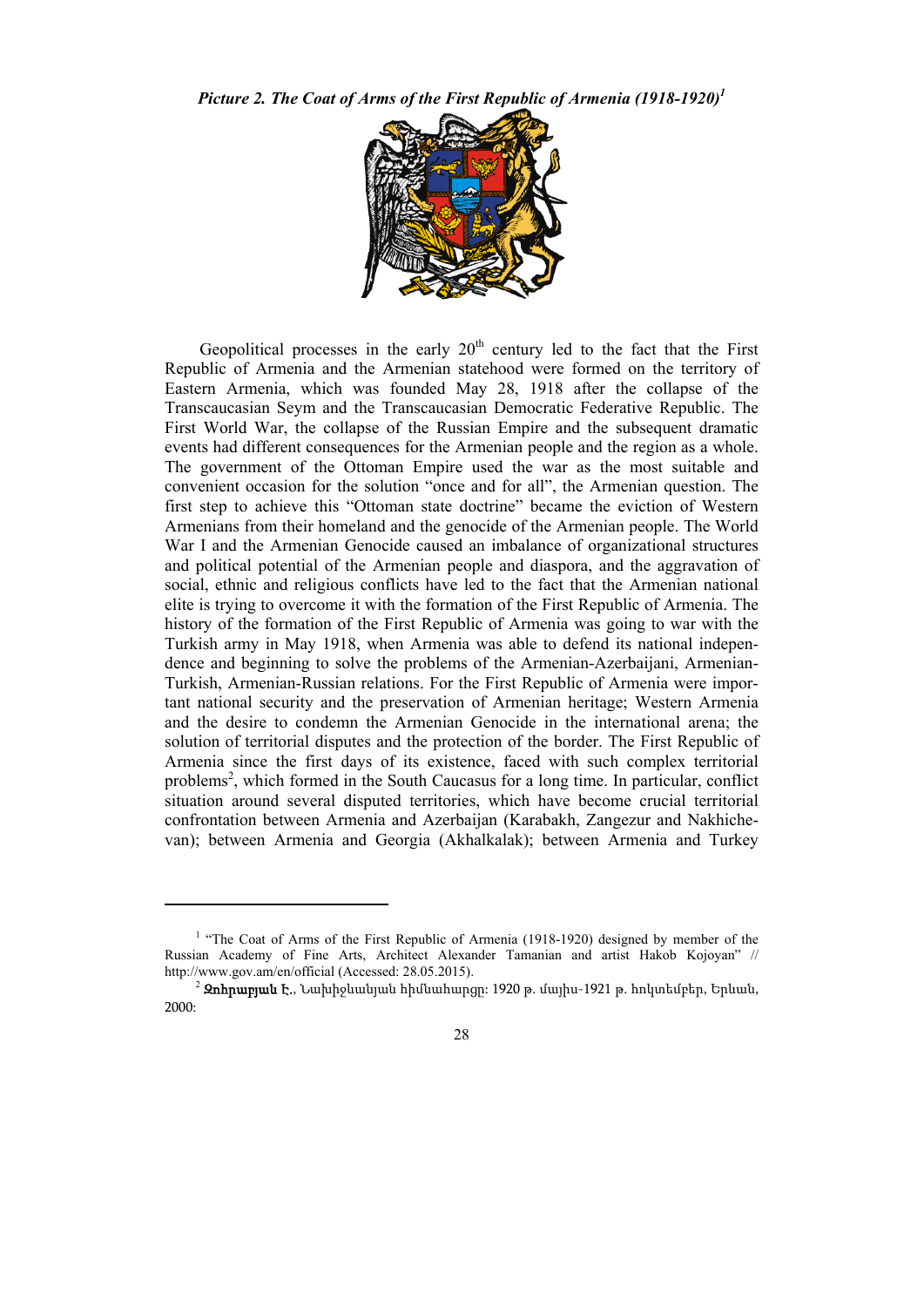(Western Armenia). The main foreign policy objective of the First Republic of Armenia has the task of liberating the occupied Turkish side of Armenian territories<sup>1</sup>.

The First Republic of Armenia has become a national imperative for the establishment and development statehood, through which the eastern part of Armenia remained an ideology of state sovereignty, national identity and values of national security. National government institutions of the First Republic of Armenia have proved that legal mechanisms are not only a political necessity, but also a public good and civic culture, social values and civiliarchic ideology. If we consider the national legal system as a regulator of social relations, it becomes clear that one of its main missions was the transformation of law in instrumental value for the Armenian nation. National political system began to form social and legal values that gradually would have to occupy a dominant position in the Armenian society that ensured the regulation of individual and public activity on the basis of national values, justice and the interests of different social groups.

In the formation of the Armenian statehood in the early  $20<sup>th</sup>$  century can be divided into two stages: the first stage was the formation of *socio-cultural nation*, and the second stage was the formation of *a political nation*. In the context of new statehood, the transformation of national consciousness and civic culture is a challenge because it happens all the time, more or less active throughout the life of any nation. The first stage was due to the implementation of the national ideology, preservation of the Christian religion, the Armenian language and ethno-cultural and socio-cultural values. Due to these factors of civilization, during many centuries the Armenian nation could preserve its unity, which does not have its own statehood but has its own national language, education system and culture. The second stage was due to the construction of political parties and elites, that is, the concept of constructing national identity was the result because the socio-cultural and socio-political factors.

Since the internal and foreign political situation of the First Republic of Armenia at the time was and continues to be quite difficult. The alienation of the international community, the Russian revolutionary communism, hostile actions of the Turkish side and the continuation of the policy of genocide has had a negative impact on the foreign and domestic policies of the First Republic of Armenia. Evidence of this was the policy of the Armenian Genocide, which was implemented from 1877 to 1923 by the three Turkish political regimes<sup>2</sup>: a) the government of the Ottoman Empire (from 1877 to 1908); b) during the period of political rule of the Young Turks (from 1908 to 1919); c) during the period political rule of Mustafa Kemal Atatürk (from 1919 to 1923).

The genocide led to the elimination of the Armenian population in most of the historical homeland of the Armenian ethnos (see Picture 1). May 28, 1919, one year after independence, the government of the First Republic of Armenia proclaimed the

<sup>&</sup>lt;sup>1</sup> **Զոհրաբյան Է.**, Ազգամիջյան կռիվները Երևանի նահանգներում 1918 թ., Երևան, 2000:<br><sup>2</sup> Геноцид армян в Османской империи: Сборник документов и материалов, под ред. М. Нерсисяна, Ереван,1983, **Safrastyan R.,** Ottoman Empire: The Genesis of the Program of Genocide (1876-1920), Yerevan, 2011, **Kirakossian A. J.**, British Diplomacy and the Armenian Question: From the 1830s to 1914, Princeton, 2003, **Петросян Г.**, Отношения Республики Армения с Россией (1918- 1920 гг.), Ереван, 2012, **Galoyan G. A.**, The Armenian Question and international diplomacy after World War I" // **Awde N.** (Ed.), Armenian Perspectives. London, 1997, p. 311-322.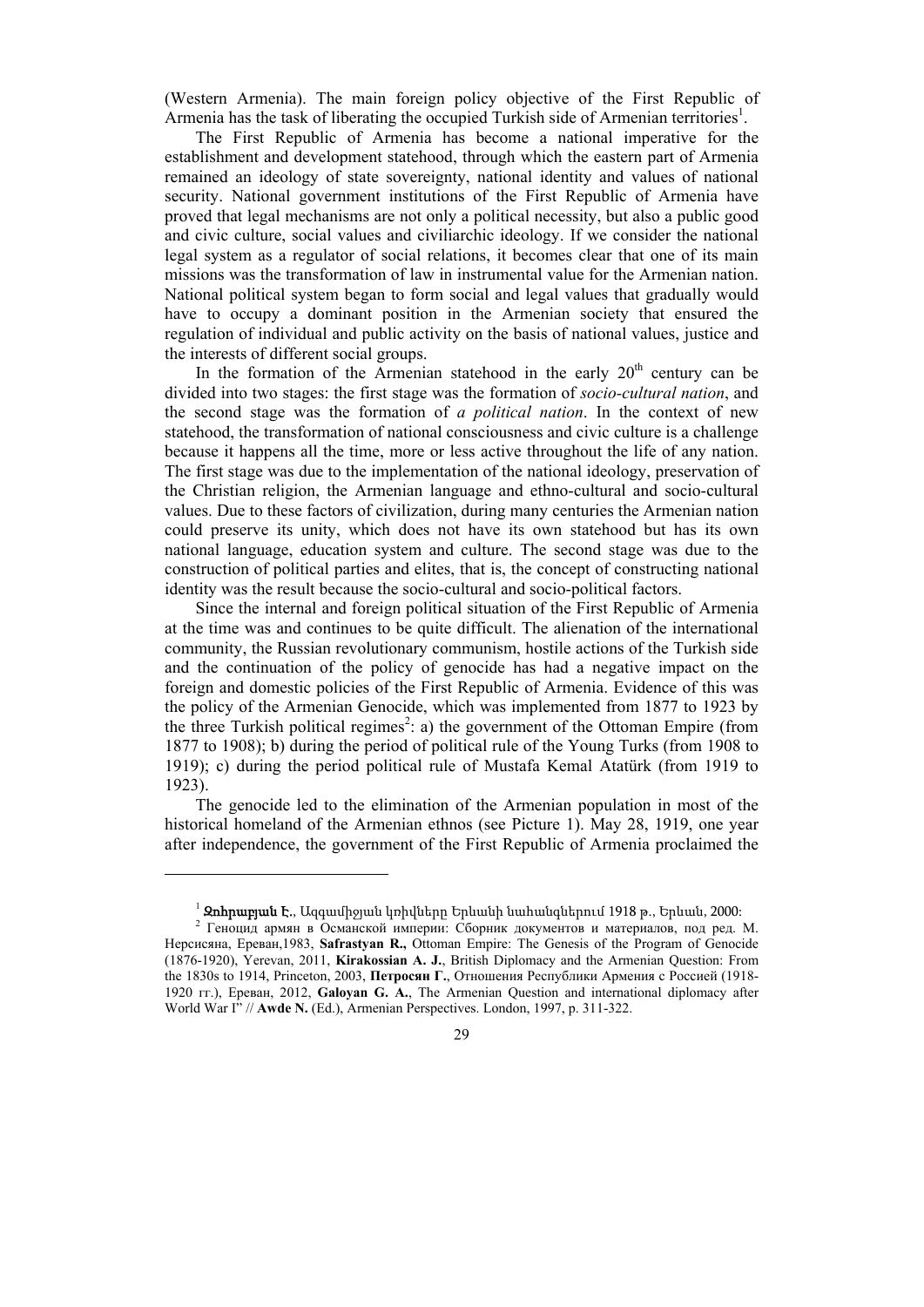Declaration on the Free, Independent and United Armenia<sup>1</sup>, according to this government of the First Republic proclaimed itself as the government of the Western Armenia too (heir of national identity, religion, language, and lost their homeland). This action was of great political and civilizational significance for the preservation of the unity of national identity. The proclamation of the unity of Armenia opened a new era in the long history of the Armenian people. Independent statehood has created the necessary conditions for the revival and development of national ideology. The First Republic of Armenia was the symbol of national achievement of the Armenian people for the right to independent statehood and sovereign homeland. It should be noted that the First Republic of Armenia has been a parliamentary republic, and during its existence were formed two convocation of the Parliament on the basis of democratic representation. The first convocation was multiparty parliament, and on the second convocation of the majority of seats received the Armenian Revolutionary Party "Dashnaktsutyun". The newly established independent Armenian statehood in the short period of its existence (from May 28, 1918 to December 2, 1920) adopted and implemented a number of mechanisms regulating socio-political, economic and cultural processes<sup>2</sup>. For the development of system of public administration of the First Republic of Armenia were remarkable transformation and democratization of the judicial system and local self-government; creation of the national currency; reorganization of the national army; establishment of diplomatic relations and international recognition. An independent state symbols (national flag, national anthem, coat of arms) reflected and embodied people's unity and national ideology. The state symbols were and still are the national values, showing all the Armenians and the international community that the first Armenian statehood will defend the rights and freedoms of the Armenian people and the Armenian nation will revives in their homeland. On the basis of the nation-state discourses were formed democratic citizenship and civic identity of *fragmented Armenian people*.

The phenomenon of democratic citizenship in First Republic of Armenia had two main aspects: *civiliarchic status* and national identity. The national statehood formed the institution of citizenship, which has given the socio-economic, political, spiritual and cultural status of the individual, thus certain rights, freedoms and duties. Prerequisite for the development of civic culture implied membership and participation in civil society as an actor of civil activity. Analyzing the impact of negative processes of the Turkish state on the phenomenon of citizenship of the Armenian people of Western Armenia, in this context, it was a "nationalization of citizenship", and then the destruction of the Armenian national identity. This means that the citizenship of the Armenian people in Turkey existed against the national community and identity.

<sup>1</sup> **Hovannisian R. G.**, The Republic of Armenia. Vol. I: The First Year, 1918-1919. University of California Press, 1971, p. 459-471.<br><sup>2</sup> **Ալեքսանյան Կ.**, Հայաստանի առաջին Հանրապետությունում լեզվական քաղաքակա-

նության հարցի շուրջ // ՀՀ ԳԱԱ Շիրակի հայագիտական հետազոտությունների կենտրոն. Գիտական աշխատություններ, 2011, թիվ 14, էջ 58-62, Մախմուրյան Գ., Հայաստանի Հանրապետության անկախությունը Հայոց Ազգային խորհրդի նիստերի արձանագրություններում // «ՊԲՀ», 2014, թիվ 1, էջ 214-235, **Բայլան Ա.**, Միմոն Վրացյանը Հայաստանի Առաջին Հանրապետության վարչապետ // «ՊԲՀ», 2005, թիվ 3, էջ 65-76, **Զոհրաբյան Է**., 1920 թ. թուրք-հայկական պատերազմը և տերությունները, Երևան, 1997: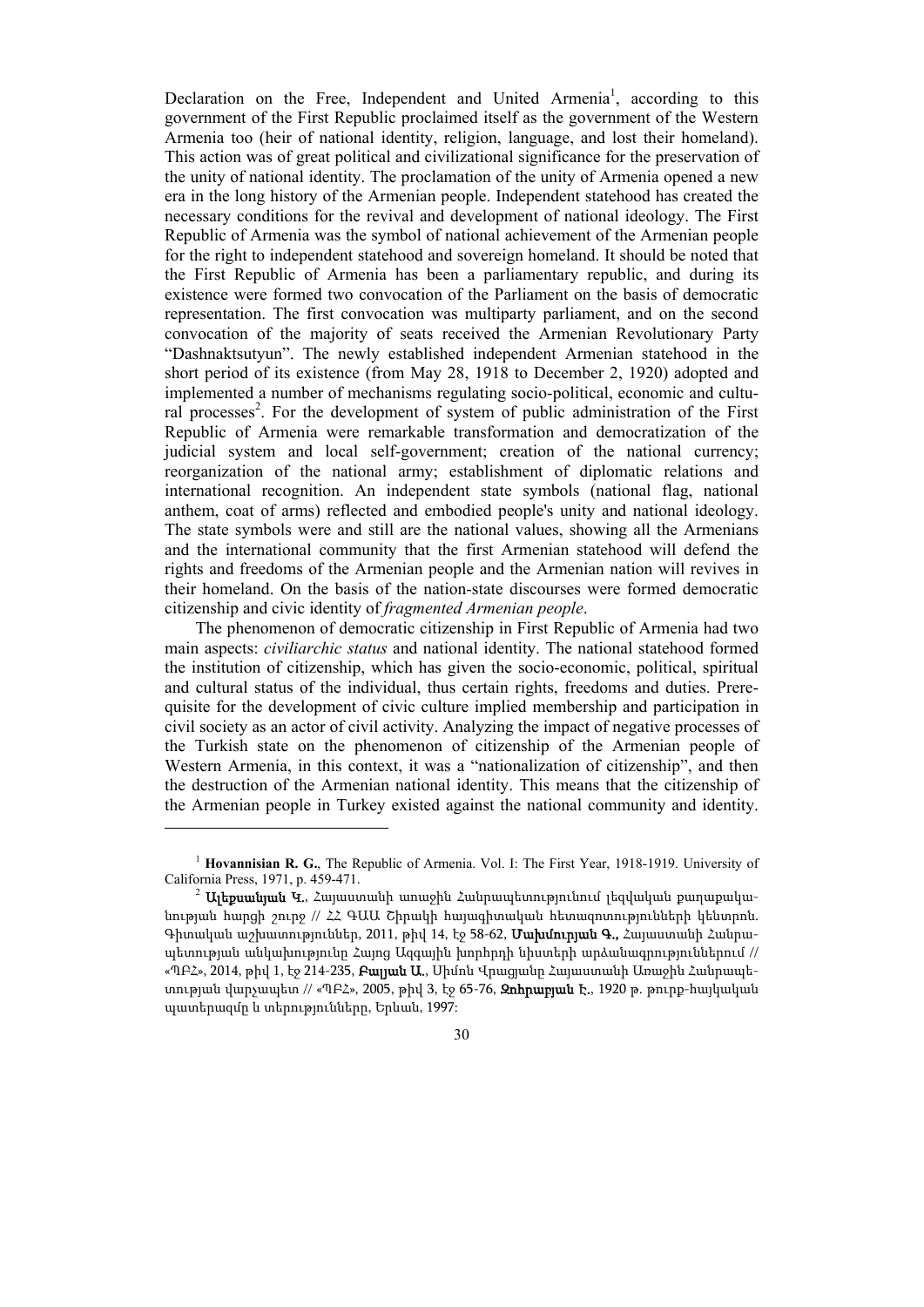In Turkish Armenia were detached human rights and freedoms from Armenian people, which can be characterized as a mechanism for "nationalization of citizenship". For the Armenian people, this meant a real gap between rights (freedoms) and citizenship, that is, it was anti-Armenian policies of the Turkish government to establish a distinction between citizens and non-citizens.

## **The Difficulties of Political Citizenship and National Identity in the Soviet Armenian Statehood**

After the fall of the First Armenian Republic and its division into Soviet Armenia, this is de facto and de jure, has been cut off for decades, not only from the national, cultural, spiritual and socio-political heritage, but also from the activities of the Armenian Church and diaspora. Formation of the Soviet Armenia and the Second Republic of Armenia was the result of a new geopolitical design and beginning of a new international political process in the South Caucasus. Soviet public administration and citizenship has become a guarantor for the security of *post-genocidal Armenian society*. Under the conditions of a totalitarian political regime continued to social construction of *international identity*. It was a new stage of the civil identity of the Armenian people under the communist ideology. Political and ideological factors of unity of the Soviet people and the civil identity of all nations emphasized belonging to Soviet society. Proceeding from the Soviet ideological approach to the understanding of internationalism, first of all, it is considered an important social and political unity, collective property, the Russian language, atheism.

Soviet Armenia has become a line of distance between the Eastern and Western Armenia, between the national heritage and *post-genocidal socio-political processes* that were manifested and still manifests it in spiritual, religious, linguistic, cultural and value dichotomy. If we consider that for the period between 1917 and 1921 the Soviet political regime were characterized revolutionary anarchy and becoming a totalitarian and centralized power, it becomes apparent paradoxical "class dictatorship" and "forced self-government" in the Armenian society. At this stage, the features of the Soviet political regime became characteristic of terrorism mechanisms of implementation and preservation of people's power (the mass arrests and repression, concentration camps, forced labor camps, etc.). In Soviet Armenia, the traditional political parties, the Armenian Apostolic Church, the national movements and thinkers from the Soviet totalitarian ideology considered as a "dissent" and "anti-communism". *Revolutionary timocracy* became part of the ideology of totalitarianism, thus banned anything that casts doubt on Bolshevism and which criticized the *"power of people"*. The image of an *"enemy of the people"* for the Armenian identity has been a negative impact. It is obvious that the initial stage of Sovietization social relations, under the totalitarian regime in the Armenian, Bolshevik ideology performed the legitimation of the dictatorship of the proletariat (working class), constantly substantiated the right to power of the Communist Party and its leader, as well as to mobilize the popular masses, control public opinion and behavior.

In the new political situation between the Armenian and the Soviet ruling elite emerged the many conflicts associated with the solution of the Armenian Question, with condemnation the Armenian Genocide and the protection of the rights of the Western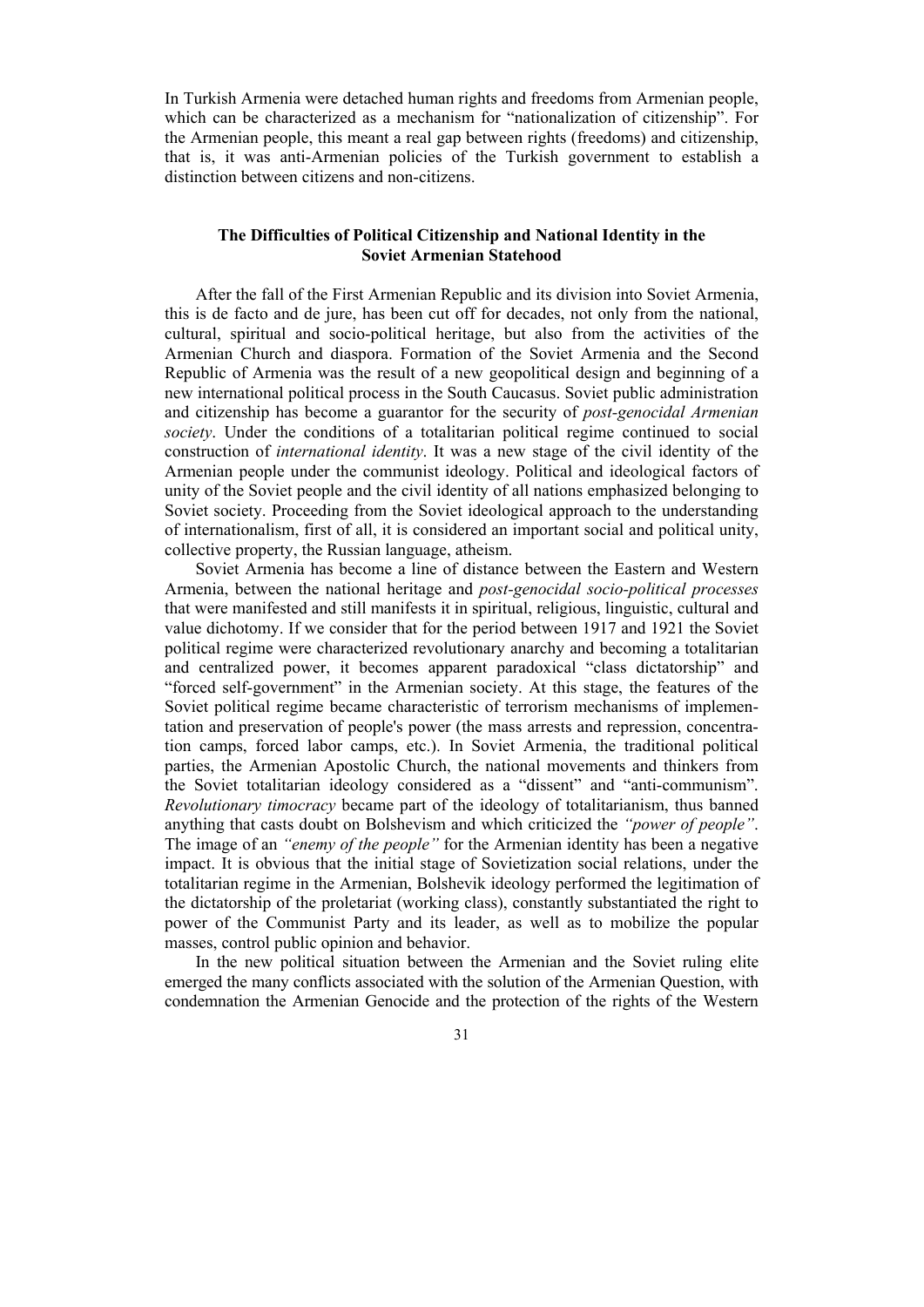Armenians<sup>1</sup>. From the standpoint of the class approach national movement and the struggle of national intelligence for self-determination in Soviet Armenia was considered as the most rigid form of the class struggle, because it meant the struggle for political power between the class and social groups within the country. Just because they are considered a priority national interests of the Armenian people and tried to prevent the class struggle for the national dialogue. In a situation of ideological monopoly, the activities of national elites in the Armenian society characterized as *bourgeoisnationalist and anti-Soviet*. In accordance with the Soviet ideology, the *national question* was considered *secondary, after the issue of the class struggle*, which worsened during the civil war in Soviet Russia and Soviet space. It can be argued that the approaches to the solution of all the issues of the Armenian heritage and preservation of the Armenian identity in the framework of the Bolshevik regime were different in the "Leninist Bolshevik" and "Stalinist-Bolshevik" political regimes, which, despite the succession and community, were the principal distinguishing features<sup>\*</sup>.

After the civil war in the former Russian Empire were formed several "independent" of the Soviet state: Russian SFSR, Ukrainian SSR, Belarusian SSR, Azerbaijan SSR, Armenian SSR, Georgian SSR (in March 1922, the last three republics united in the Transcaucasian Federation). According to the Leninist principle of the state structure in the December 30, 1922 at the First Congress of Soviets of the USSR was approved Declaration and Treaty on the Formation of the Union of Soviet Socialist Republics<sup>2</sup>. Declaration and Treaty were included in the First Constitution of the USSR, which was finally approved at the Second Congress of Soviets of the USSR  $(31)$  January 1924)<sup>3</sup>. Thus, Soviet Armenia was the founder and part of the political and legal structure of the new state, which was a federal and republican form of government. Constitution of the USSR to Soviet Armenia was the result of a compromise in the given historical period, because the new federal state is not entirely consistent with the objective conditions and peculiarities of national interests. It is important to note that *the Constitution of the Soviet Armenia in 1922 was the First acting Constitution in the Armenian reality*, which was adopted at the state level. After the creation of the Soviet Union and the Transcaucasian Federation were adopted new Constitutions of the Soviet Armenia. The Constitution and the improvement of the legal framework of Soviet Armenia became

<sup>&</sup>lt;sup>1</sup> **Զոհրաբյան Է**., Մովետական Ռուսաստանը և հայ-թուրքական հարաբերությունները (1920-1922 թթ.), Երևան,1979: \*

If for Lenin was an important state-building process in the Soviet republics and their union, the development of international culture and the global working class movement, as well as the Marxist-Leninist theory; for Stalin is especially important was the totalitarian system of administration, which used violence as a universal means for the implementation of the ideological, political, social and economic control.

 <sup>«</sup>Декларация и Договор об образовании СССР» (Подписи-автографы членов полномочных делегаций РСФСР, УССР, ЗСФСР, БССР) // Государственный архив Российской Федерации. Ф. Р-3316. Оп. 1. Д. 5. Л. 1-2 // http://www.rusarchives.ru/statehood/09-02-deklaraciya-obrazovanie-sssr-1922.shtml (Accessed: 28.05.2015).

<sup>&</sup>lt;sup>3</sup> "The Constitution (Fundamental Law) of the Union of Soviet Socialist Republics" (approved by the II Congress of Soviets of the USSR on January 31, 1924) (with changes and additions) («Конституция (Основной Закон) Союза Советских Социалистических Республик» (утверждена II Съездом Советов Союза ССР от 31 января 1924 г.) (с изменениями и дополнениями)) // http://constitution. garant.ru/history/ussr-rsfsr/1924/red\_1924/185480 (Accessed: 28.05.2015).

<sup>32</sup>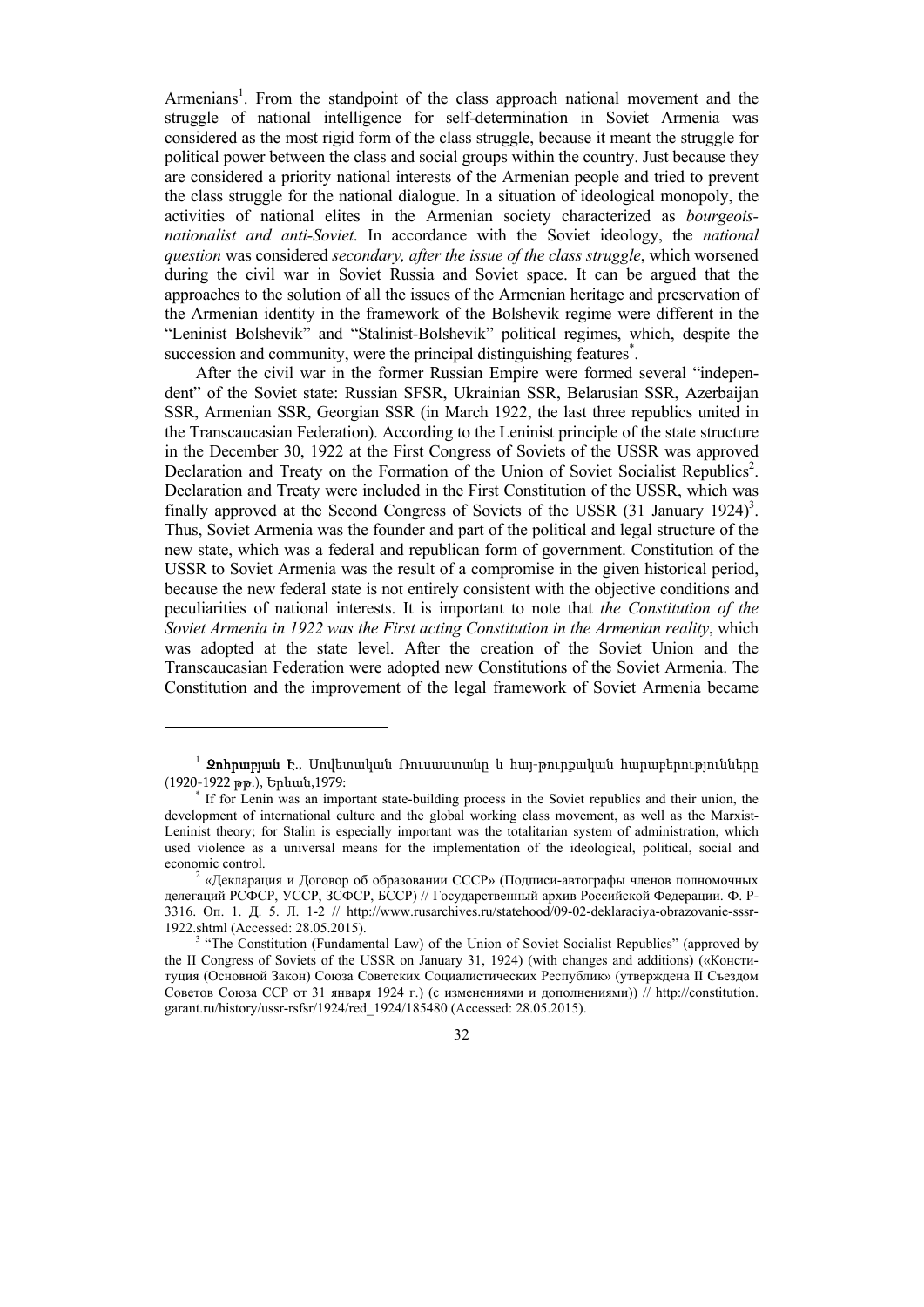one of the most important stages of the successful implementation of the legal mechanisms of the USSR Constitution, thus the development of a new political system and statehood of the Armenian society. For the Armenian people, a multicultural society and statehood based on the autonomy of the Soviet type was a necessary condition for temporary security, but not enough to solve the Armenian Question. In particular, with the connivance of Soviet Russia there was annexation and separation of the territory of Eastern Armenia between Turkey and Azerbaijan.

In the Soviet period, the Armenian Church was deprived of active participation in public life and ceased to be an institution of the political system. Church for the postgenocidal nation was a symbol of the integrity of the nation, therefore, for the Armenian national identity were huge losses that occurred during the communist regime de-Christianization of society and Christianity with its spiritual and moral values was considered as a non-Soviet. It was *a clash and new challenge of the Armenian civilization*, as the church throughout the history of the Armenian people took over the lead role of public institutions, thereby preserving the national identity, spiritual and cultural education, national values and traditions. In fact, the Armenian Church was deprived of many of its foreign eparchies, which limits the ability to bring together all Armenians to preserve the unity of the Armenian people. If the early years of the Soviet regime were relatively favorable for the Armenian Church, then gradually began repression and negative attitude to all religious organizations: any religious actions were taken under the control of the authorities that characterized the ideology of totalitarian atheistic state.

The peculiarity of the Armenian history is that for centuries the Armenian nation could preserve *civilizational integrity and cultural independence* thanks to the church. National unity and statehood of the Armenian people over the centuries have evolved under constant external expansion, which had a negative impact on national identity. Traditionally, the church has paid and still pays much attention to Armenian cultural heritage, ideological and moral education, the Armenian language and patriotism. Despite these anti-religious legislation and anti-national policy of the Soviet government, however the coat of arms of Soviet Armenia has included a huge image of the great national symbol of the mountain Ararat (*see Picture 3*), which was of great importance for the preservation of historical memory and the Armenian national identity.

Picture 3. The coat of arms of Armenian Soviet Socialist Republic (1920-1991<sup>1</sup>)



<sup>&</sup>lt;sup>1</sup> "The coat of arms was designed by Martiros Saryan and Hakob Kojoyan" // http://www.yeraguyn.com/en/day-of-the-state-symbols/history/ra-state-symbol (Accessed: 28.05.2015).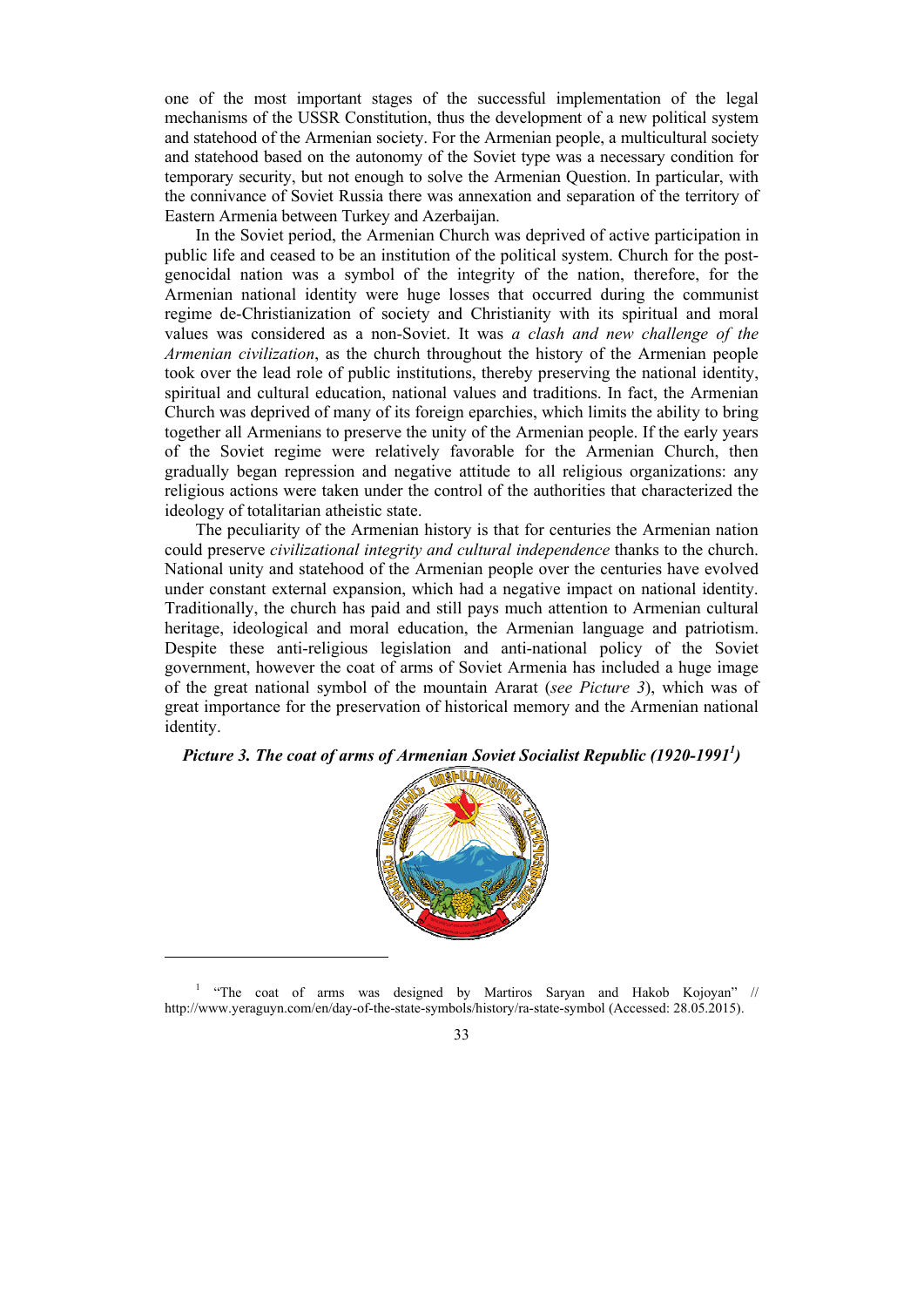During 70 years of existence of Soviet Armenia experience of public administration and the level of social development made possible the creation of the Third Republic of Armenia. Development of Armenian intelligentsia and the publicity of the Soviet period was a precondition for national rebirth and liberalization. Soviet censorship, banning of opposition and the absence of criticism of the communist regime could not prevent dissident and human rights movement. Furthermore the theme of the Armenian Genocide, the national identity and the struggle for historical justice was reflected in the spiritual and cultural activities. The Armenian people were free spiritual creativity, in a short historical period has added the "gap" of cultural development. Genocide and war destroyed one of the oldest civilized nations of the world, the owner of cultural values created for centuries. Favorable conditions for the development of national culture positively influenced the spiritual image of "model citizens" and the revival of citizenship. Moreover, Armenian culture was central in the Soviet culture in the process of cultural development in all the Union republics. It is interesting that a return to the historical past of the Armenian people was reflected in literature, art, painting, music and culture of Soviet Armenia during the Second World War and in the postwar period<sup>1</sup>. Particularly important was the election of the Catholicos of All Armenians in September 1955, and his letters<sup>2</sup> to the Prime Minister of the USSR (1956). In these letters, Catholicos Vazgen I put forward the problem of unity of Armenian people and church, as well as a just solution to the Nagorno-Karabakh Autonomous Region, Nakhichevan ASSR and Akhalkalak Region, which are mainly populated by Armenians, but live outside the Soviet Armenia<sup>3</sup>.

The main reason was that during the Second World War, in spite of Turkish neutrality, however, was an active German-Turkish cooperation and the Soviet government became necessary to strengthen the Armenian question and the national memory. Research and presentation of the heroic past of the history of the Armenian people helped raise Armenian patriotism and the idea of building an independent state. World War II for the Soviet Armenia was another difficult test of survival in the new international situation, because from the beginning of the Second World War, Turkey has been able to solve the Armenian question. The first serious threat of the Soviet Armenia, has direct relevance to World War II, it was *re-genocide*. The statesmen of

 $^1$  **Արզումանյան Ս.**, Սովետահայ վեպը, գիրք 1-3, Երևան, 1967-1986, **Դոլուխանյան Ա. Գ.**, Վարդանանց պատերազմն ըստ Դ. Դեմիրճյանի // «ԼՀԳ», 2013, թիվ 1, էջ 267-278, Իսահակյան Ա., Դևրիկյան Վ., Մ. Աբեղյանի անվան գրականության ինստիտուտ // «ՊԲՀ», 2013, թիվ 2, էջ 32-40, Փիրումյան Ռ., Սփյուռքահայ գեղարվեստական գրականությունը Մեծ եղեռնի մասին // «ՊԲՀ», 1990, թիվ 2, էջ 14-31, **Խանջյան Գ.**, Պ. Մևակի «Անլռելի զանգակատուն» գրքի նկարազարդումները, Երևան, 1965, **Yeghiazaryan A.**, Collective Symbols in Periods of Transition: the Feast of Vardanants in Independent Armenia // Bulletin of Yerevan University: Sociology, Economics 2013,

<sup>139.5,</sup> p. 62-71. 2 **Мартикян <sup>Т</sup>**., Жизнь под знаком креста // «Анив», 25.03.2012, № 6 (39): http://aniv.ru/ archive/39/zhizn-pod-znakom-kresta-tirajr-martikjan (Accessed: 01.06.2015); **Мартикян Т**., Жизнь под знаком креста // «Анив», 29.11.2012, № 1 (40): http://aniv.ru/archive/40/zhizn-pod-znakom-krestaprodolzhenie-tirajr-martikjan (Accessed: 01.06.2015). 3

 <sup>«</sup>Письма Католикоса всех армян Вазгена I Председателю Совета Министров СССР Н. А. Булганину» // «ՊԲՀ», թիվ 2, էջ 249-255: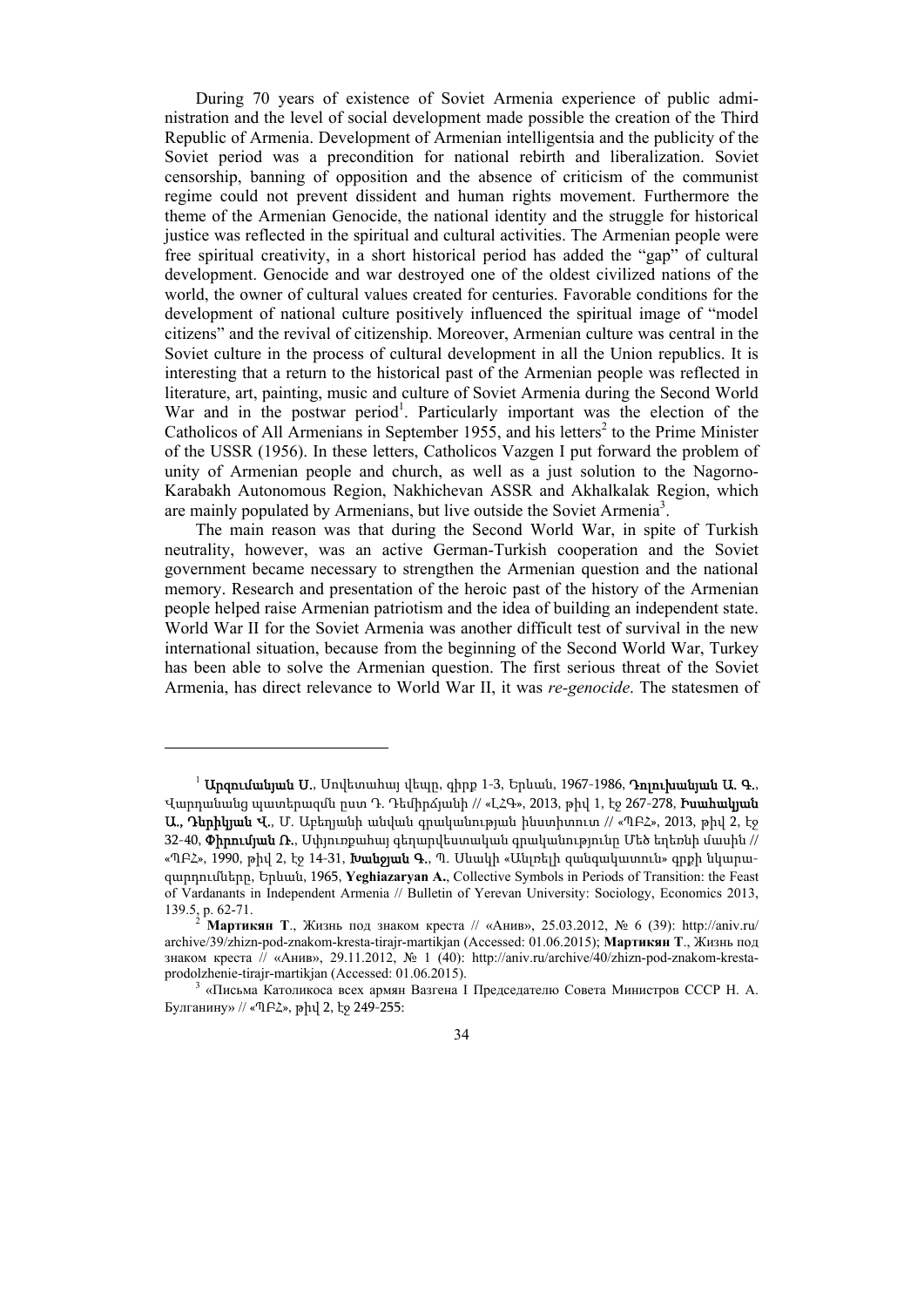Soviet Armenia learned the lessons of recent history, seeks to take into account the risks and realities of world politics.

After victory of the USSR in the Second World War, for the Armenian people emerged a unique historical chance to return historical lands of Western Armenia. In Soviet Armenia and the Armenian diaspora's political elite actively discussed the possibility of the return of Western Armenia. This became a positive factor for national rebirth<sup>1</sup>, the international recognition and condemnation of the fact of the Armenian Genocide and solution to the question of Western Armenia. Unfortunately, under the influence of political processes and actors, the question of the return of Western Armenian lands after World War II was rejected and removed from the agenda of world politics. Despite all the efforts of the USSR are achieved revision of borders between the USSR and Turkey, nevertheless the world powers did not support the position of the Soviet Union<sup>2</sup>.

The peoples of the Soviet Union suffered the greatest losses in World War II. Military actions and the consequences of World War II caused great damage to the existence of a world civilization and turned into a humanitarian catastrophe. Many war criminals were punished during the Nuremberg Trial and the Tokyo War Crimes Trials  $(1945-1948)^3$ , and the ideology of fascism was convicted. In order to prevent a new world war, at the Yalta Conference in 1945, it was decided to establish the United Nations. Strengthening the position of the Soviet Union on the international stage after the World War II changed the geopolitical order. This became the reason the beginning of a new era of struggle for world domination and global confrontation on the one hand between the USSR and the USA, on the other hand between the USSR and Western European countries. On the background of aggravated global contradictions among the Western European countries have begun the integration processes and create new organizations to strengthen convergence (OEEC/OECD; NATO; CoE)<sup>4</sup>. In contrast, the USSR created the Council for Mutual Economic Assistance and the Warsaw Treaty Organization. It was the beginning of "the Cold War" and "the Iron

<sup>&</sup>lt;sup>1</sup> An example of preservation and revival of national identity began to Tsitsernakaberd Memorial Complex (1965-1967) dedicated to the victims of the Armenian Genocide; Sardarapat Memorial (1978); the Matenadaran (1959); the statue of David of Sassoun (1959); first official celebration of "Erebuni-Yerevan" (1968); the statue of Vardan Mamikonyan (1975), etc.

<sup>&</sup>lt;sup>2</sup> «Т. 5. Конференция Объединенных Наций в Сан-Франциско (25 апреля-26 июня 1945г.)» // Советский Союз на международных конференциях периода Великой Отечественной войны, 1941- 1945гг.: Сборник документов в 6-ти томах / Министерство иностранных дел СССР. М., 1980; «T. 6. Берлинская (Потсдамская) конференция руководителей трех союзных держав – СССР, США и Великобритании (17 июля-2 августа 1945г.)» // Советский Союз на международных конференциях периода Великой Отечественной войны, 1941-1945 гг., Сборник документов в 6-ти томах / Министерство иностранных дел СССР, М., 1984.

<sup>&</sup>lt;sup>3</sup> "Milestones: 1945-1952. The Nuremberg Trial and the Tokyo War Crimes Trials (1945–1948)" // https://history.state.gov/milestones/1945-1952/nuremberg (Accessed: 28.05.2015).

<sup>&</sup>lt;sup>4</sup> "Organisation for European Economic Co-operation". // http://www.oecd.org/general/organisation foreuropeaneconomicco-operation.htm (Accessed: 28.05.2015); "A short history of NATO" // http://www.nato.int/history/nato-history.html (Accessed: 28.05.2015); "Our History: Founding fathers" // http://www.coe.int/en/web/about-us/founding-fathers (Accessed: 28.05.2015).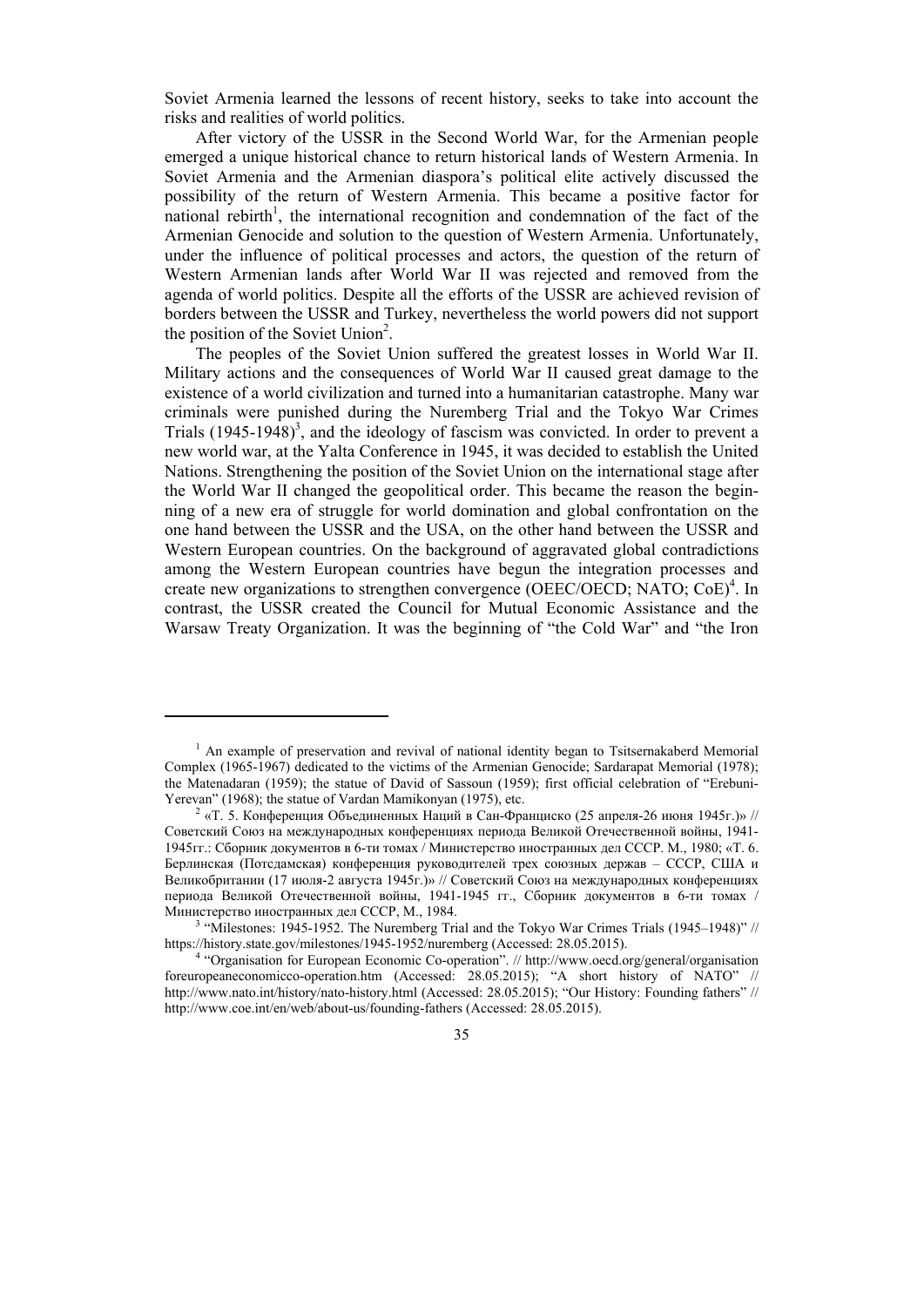Curtain"1 , which lasted until the period of perestroika and transformation of a totalitarian political system of the USSR (1985). Thus the world was to polarize and global blocs headed by its leaders began to struggle for influence in the Third World.

For the post-war international community has become an important UN human rights activities, which was aimed at preventing all forms of discrimination, torture and other inhuman acts that demean human dignity. The Universal Declaration of Human Rights provided an opportunity for the development of universal, regional and national cooperation on human rights. In regional terms, the protection of human rights was the Convention for the Protection of Human Rights and Fundamental Freedoms of the Council of Europe. An important step towards the recognition of the Armenian Genocide was the Resolution of the General Assembly of the UN 96 (I) of 11 December 1946 for the first time in the history of humanity has recognized genocide as an international criminal offense. In particular, with the adoption of *the*  Convention for the Prevention and Punishment of the Crime of Genocide (1948)<sup>2</sup> to the Armenian people was essential the humanization of international relations, because the UN Convention provides the legal framework for the recognition of the Armenian genocide. Subject of the Armenian Genocide and various issues of national identity and memory got reflected in the Armenian Soviet historiography and literature, art and music, the school system and university education, etc. In April 24, 1965 in Yerevan took place unprecedented demonstration dedicated to the 50th anniversary of the Armenian Genocide. The continuation of the development of national identity was the adoption of the *Law of the Armenian SSR of November 22, 1988 "On the condemnation of the Genocide of 1915 in Ottoman Turkey"*, thereby the Supreme Council of the Armenian SSR in legislative level, recognized the Armenian Genocide. The first conflict of national identity began with the Karabakh movement and the legitimate desire of the Nagorno-Karabakh Autonomous Region to join Soviet Armenia. Despite the fact that the Constitution of the USSR and the legal mechanisms made it possible for a civilized solution, nevertheless a negative decision of the Presidium of the Supreme Council of the Soviet Union on 18 July 1988 led to the escalation of the conflict. Given the complex situation and mass killings of Armenians in the Azerbaijani SSR, on December  $1<sup>st</sup>$ , 1989 the Supreme Council of the Armenian SSR and the National Council of Nagorno-Karabakh, *"based on universal principles of self-determination of nations and responding to the legitimate aspirations to reunification of two forcibly separated parts of the Armenian people"*, in a joint session shall take decision about reunification of the Armenian SSR and Nagorno-Karabakh. It is important to note that the revival of national identity and values have made possible a dialogue between the generations, and create a new generation of independence.

<sup>&</sup>lt;sup>1</sup> "Churchill's "Iron Curtain" Speech." The Churchill Centre // https://www.winstonchurchill.org/ images/pdfs/for\_educators/MilliganChurchillsIronCurtainSpeech-LessonPlanFinal2.docx-1.pdf  $(Accessed: 28.05.2015).$ 

 $2 \text{``Came into force on 12 January 1951, the nineteenth day following the date of deposit of the$ twentieth instrument of ratification or accession, in accordance with article XIII." ("Convention for the Prevention and Punishment of the Crime of Genocide was adopted by the United Nations General Assembly on 9 December 1948" // https://treaties.un.org/doc/Publication/UNTS/Volume%2078/volume-78-I-1021-English.pdf(Accessed: 31.05.2015).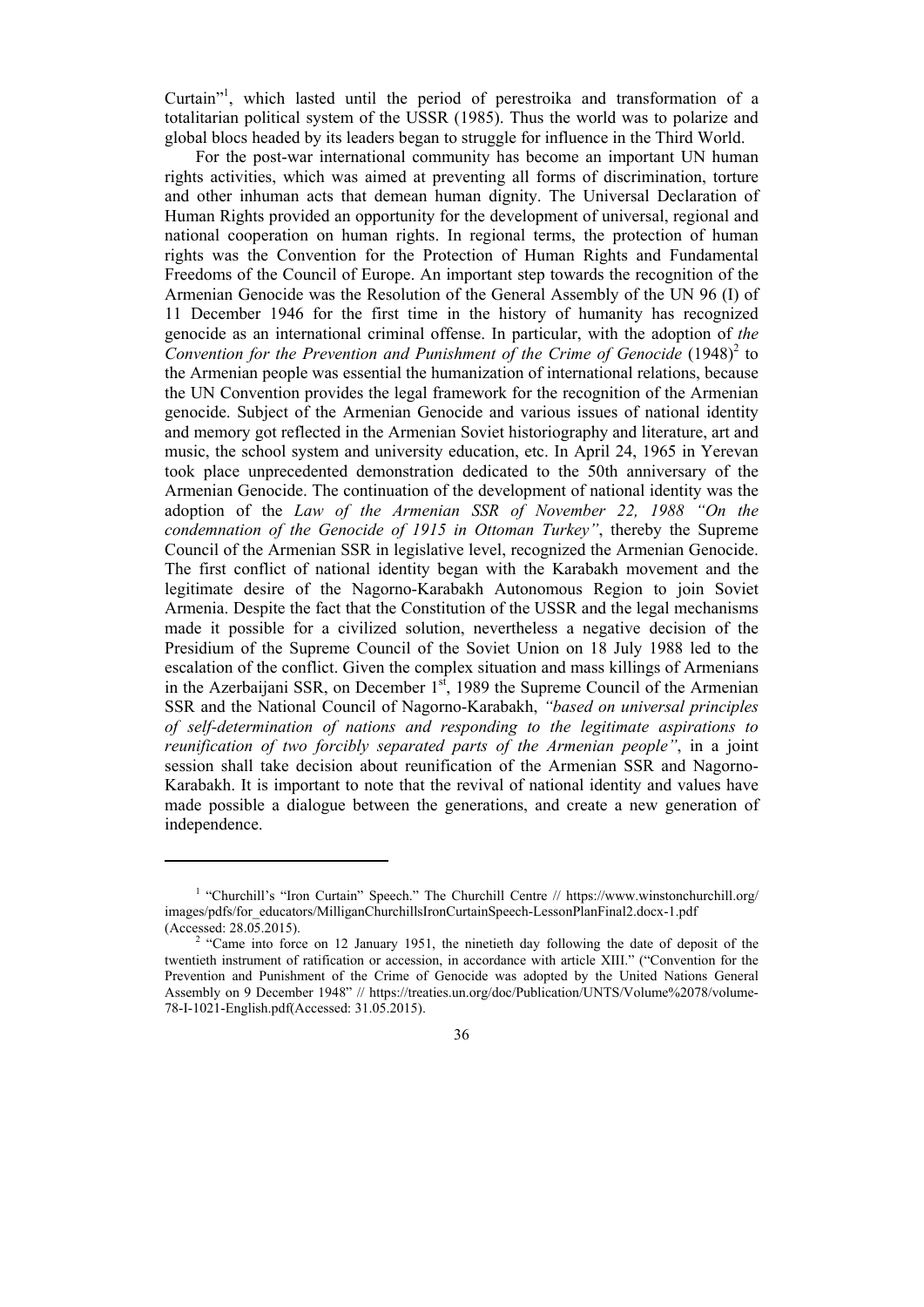#### **National Identity with Dignity: New Hope for Armenian Statehood**

The formation of the Third Republic of Armenia began after the collapse of the USSR, when Armenian people got an opportunity to develop independent statehood. At the same time, in terms of national identity and cultural memory, the Third Republic of Armenia currently includes only 1/13 part of the historical territory of Armenia (s*ee Picture 4*).

*Picture 4. Present day map of Turkey and Armenia, showing an outline of Historic Armenia and Cilicia (little Armenia)<sup>1</sup>*



The recognition of the Armenian Genocide has become a foreign policy priority and a factor in the international activities of the Third Republic of Armenia. In August 23, 1990 the Supreme Council of the Armenian Soviet Socialist Republic was adopted the Declaration of Independence, in which it has recorded a demand of the international recognition of the 1915 Armenian Genocide in Ottoman Turkey and Western Armenia<sup>2</sup>. In the preamble of the Constitution of the Republic of Armenia in 1995 legally enshrined the idea of *national sovereignty*<sup>3</sup> , which interconnects the *state sovereignty* with *popular sovereignty*. Independent Armenia became homeland for all Armenians and the symbol of national Revival for all parts of the Armenian people. The Third Republic of Armenia regained the state symbols (the Coat of arms, the Flag,

<sup>&</sup>lt;sup>1</sup> "The History Place. Genocide in the  $20<sup>th</sup>$  Century" // http://www.historyplace.com/worldhistory/ genocide/armenians.htm (Accessed: 01.06.2015). 2

 $^2$  "Armenian Declaration of Independence." Official website of the Government of the RA // http://www.gov.am/en/independence (Accessed: 28.05.2015).

 <sup>&</sup>quot;The Constitution of the Republic of Armenia (with amendments)." (Adopted on 05.07.1995). Official website of the National Assembly of the RA // http://www.parliament.am/parliament.php? id=constitution&lang=eng (Accessed: 28.05.2015).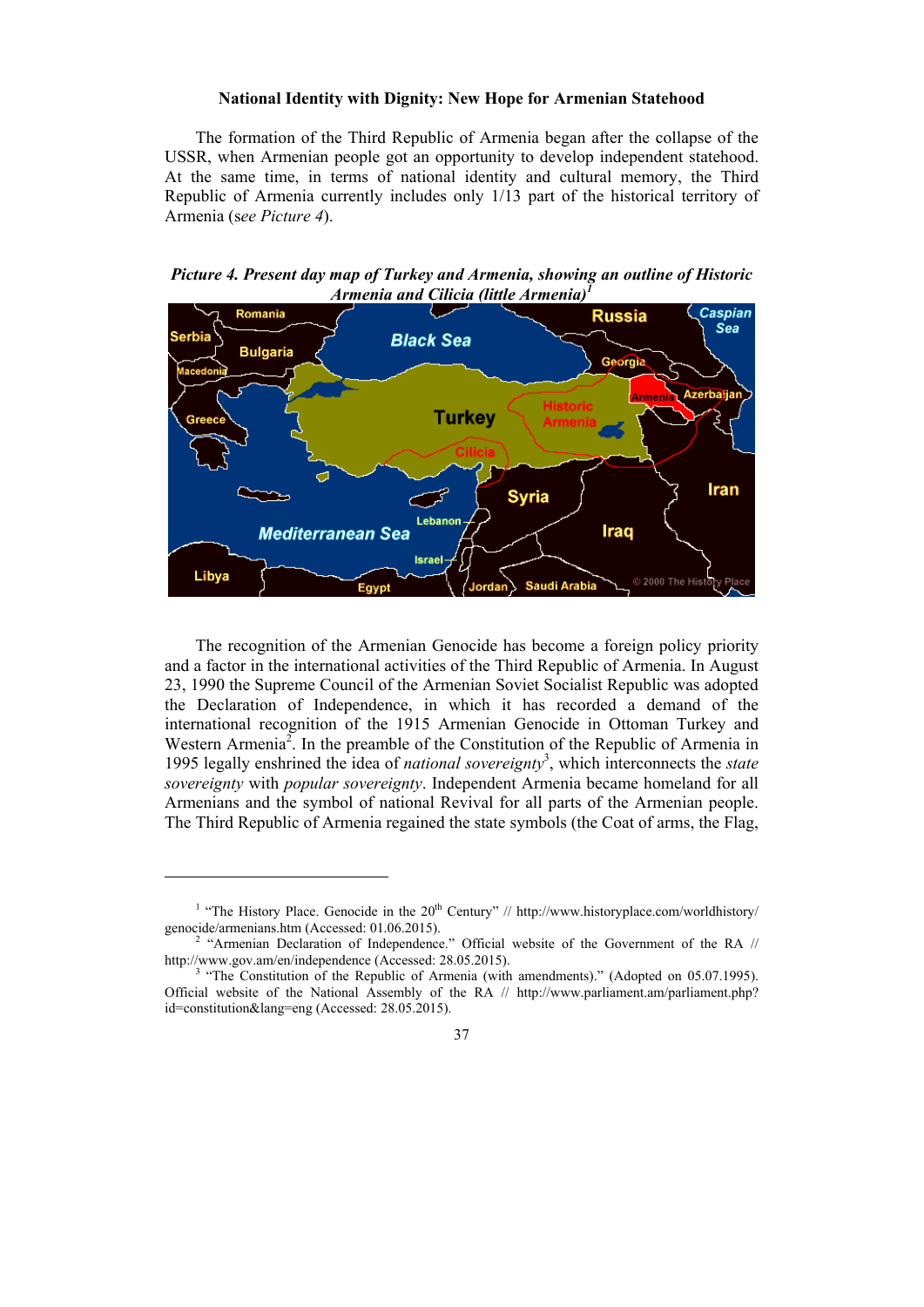the Anthem)<sup>1</sup> of the First Republic of Armenia, thereby maintaining the continuity of national traditions, spiritual and moral values. The revival of national statehood made possible the development of the Pan-Armenian state on the basis of religion, values, culture and language. In terms of national identity, citizenship is not only a legal value but also the cultural importance of having its spiritual constitution.

*The Coat of Arms of the Republic of Armenia<sup>2</sup>*

The evolution of national identity began in the Soviet Armenia, which has been associated with the rethinking of the national heritage<sup>3</sup>, with the movement of condemning the Armenian Genocide<sup>4</sup> and continue to grow during the Karabakh movement. The ideas of national identity and patriotism took shape in Soviet Armenia at the stage of the reform of the totalitarian political regime, which contributed to the revival of the national historical memory. Publicistics included intelligentsia of Soviet Armenia and the diaspora, which began to express the basic ideas in all areas of the revival of national consciousness. Publicist articles those years played an important role in the development of national consciousness of that time, and later became the spiritual foundation of the identity of rebirth in the early years of the Karabakh movement and the independence of Armenia. The Karabakh movement and the war have had a huge impact on the process of becoming a single national identity among Armenians. Only after the establishment of peace and a temporary truce began a new



<sup>&</sup>lt;sup>1</sup> "State symbols of the Republic of Armenia" // Official website of the President of the RA: http://www.president.am/en/state-symbols (Accessed: 16.05.2015).

<sup>&</sup>lt;sup>2</sup> "The Coat of Arms" // Official website of the President of the RA: http://www.president.am/ en/state-symbols (Accessed: 16.05.2015). 3 **Барсегов <sup>Ю</sup>.**, Геноцид армян – преступление против человечества (<sup>О</sup> правомерности тер-

мина и юридической квалификации) // «ԼՀԳ», 1987, թիվ 4, էջ 25-39, **Darieva T.**, Bringing the Soil back to the Homeland. Reconfigurations of Representation of Loss in Armenia // COMPARATIV, 2006, № 16 (3), pp. 87-101, **Дариева Ц.**, От молчания к гласности. Реконфигурация памяти об армянской утрате в постсоциалистической Армении // «Этнографическое обозрение», 2008, № 3, с. 128-146, **Гисперт Ю.**, Монумент как инсценировка диалога (этно-философская интерпретация) // «ԼՀԳ», 2003, թիվ 1, էջ 217-229, **Марутян А.**, Памятник жертвам геноцида в контексте ритуалов памяти армянского народа // «Этнографическое обозрение», 2008, № 3, с. 119-128. 4

 <sup>«</sup>Եղեռնի զոհերի հուշարձանի մոտ» // «ՊԲՀ», 1975, թիվ 2, էջ 79-80: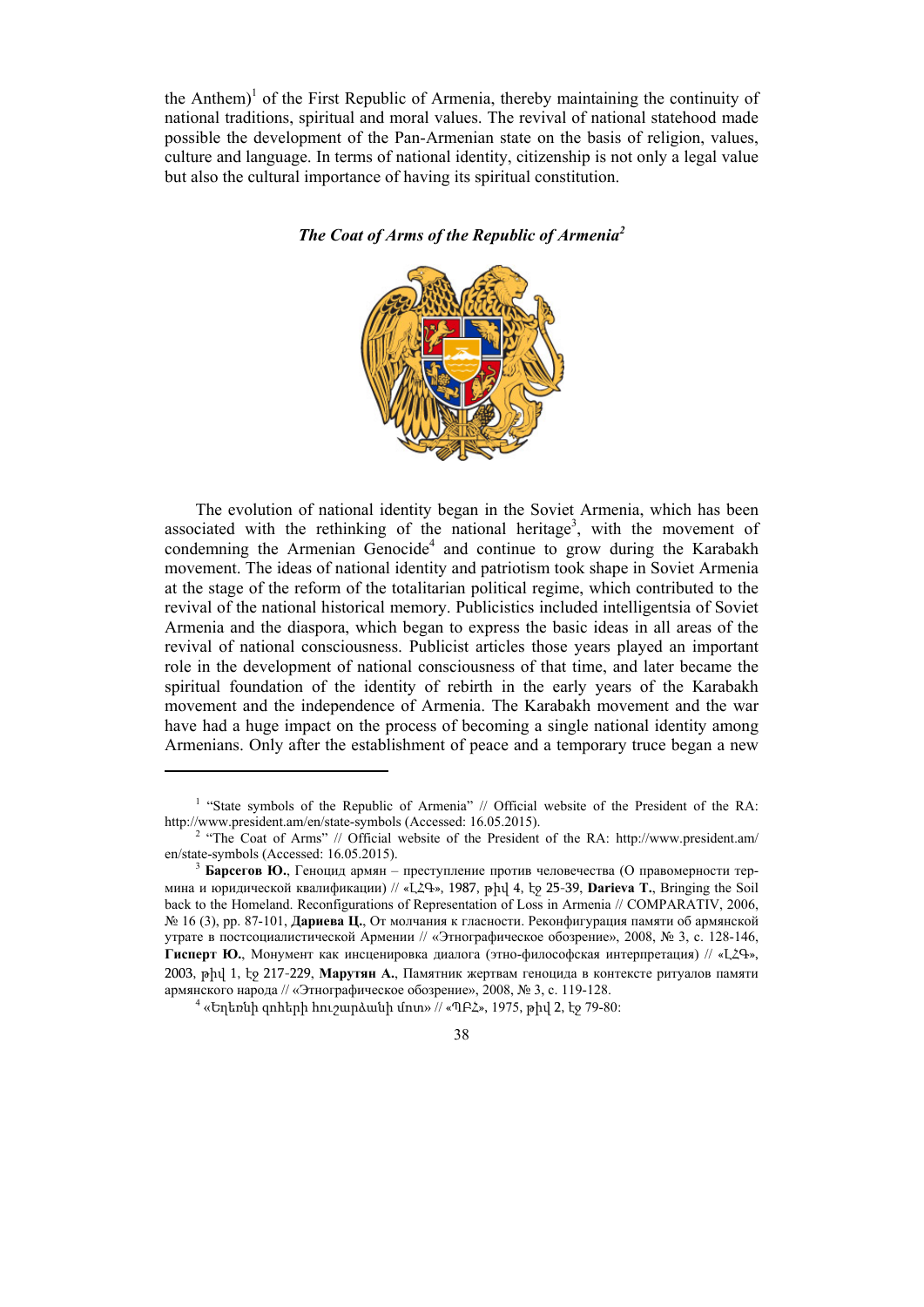phase of public policy of the Republic of Armenia and Nagorno-Karabakh Republic in the formation of national interests, which continues to the present. Due to the liberation struggle of the Armenian people was formed the second independent statehood of the Nagorno-Karabakh Republic.

It should be noted that over the past 70 years Soviet Armenians were not ready for new challenges after the collapse of the Soviet Union. In the absence of sufficient political and financial organized Diaspora, without a corresponding program of action of the national political doctrine Armenians were missed favorable prospects and does not take into account the possible danger of imminent collapse of the Soviet Union. It is obvious that at the initial stage of the post-Soviet transformation, from the side of the national political elite had effectively used opportunities a transitional period. For the new Republic of Armenia has become topical not only the establishment of an independent state, but also the formation of the relevant authorities of the representative of the Western Armenians in the diaspora and the proper coordination and planning of activities of Armenian organizations and political parties in the diaspora. Since the solution of the Armenian Question means to achieve recognition of the Armenian Genocide by the international community and compensation for moral, material and territorial damages in respect of the people of Western Armenia.

Decades of destruction of national identity, Sovietisation, weakening of national culture and values, as well as the absence of developed national and state political doctrine and unavailability of the diaspora by the end of the era of the Soviet Union led to the fact that the diaspora is not able to support the Soviet Armenians in the choice of the mechanism of protection of national interests. Even at the critical moment of hostilities after leaving the Soviet Army, diaspora was unable to provide the necessary assistance. All this did not allow Armenians to develop a diplomatic success to ensure recognition from the international community the right to independence of the Armenians in Nagorno-Karabakh, as well as the condemnation of the massacres of Armenians in Azerbaijan. Since the collapse of the Soviet Union, Azerbaijan began the war against Armenia both in the border regions of Armenia and the territory of Nagorno-Karabakh. As a result, losing the war, Azerbaijan closed its borders to Armenia, and relations with Armenia are limited only negotiations on the future status of Nagorno-Karabakh Republic.

Armenia and Turkey have no diplomatic relations and the Armenian-Turkish border was closed in 1993 on the initiative of the Turkish side. Still ongoing blockade of Armenia by Turkey aimed at the socio-political and economic isolation and the collapse of Armenia, as well as modern Turkish government wants to make concessions to the Armenian side in the negotiation process on Nagorno-Karabakh. The current Turkish government puts forward a number of preconditions for establishing bilateral relations, in particular Turkey demands that Armenia abandoned the policy of international recognition of the Armenian Genocide, and Turkey has a pro-Azerbaijani position. The first progress in Armenian-Turkish relations began at the initiative of the Armenian side on 6 September 2008 in the format of *"football diplomacy"*, when the presidents of the two states discussed the possibility of establishing bilateral relations. Obviously, for the modern political elite of Turkey are unacceptable independent and developing Armenia, because the Christian Armenia will always interfere with the expansion of new Ottomans. Ethno-national strategy of formation "the Eurasian Turkic Empire" in modern Turkey is still urgent. If the non-Turkic peoples inhabiting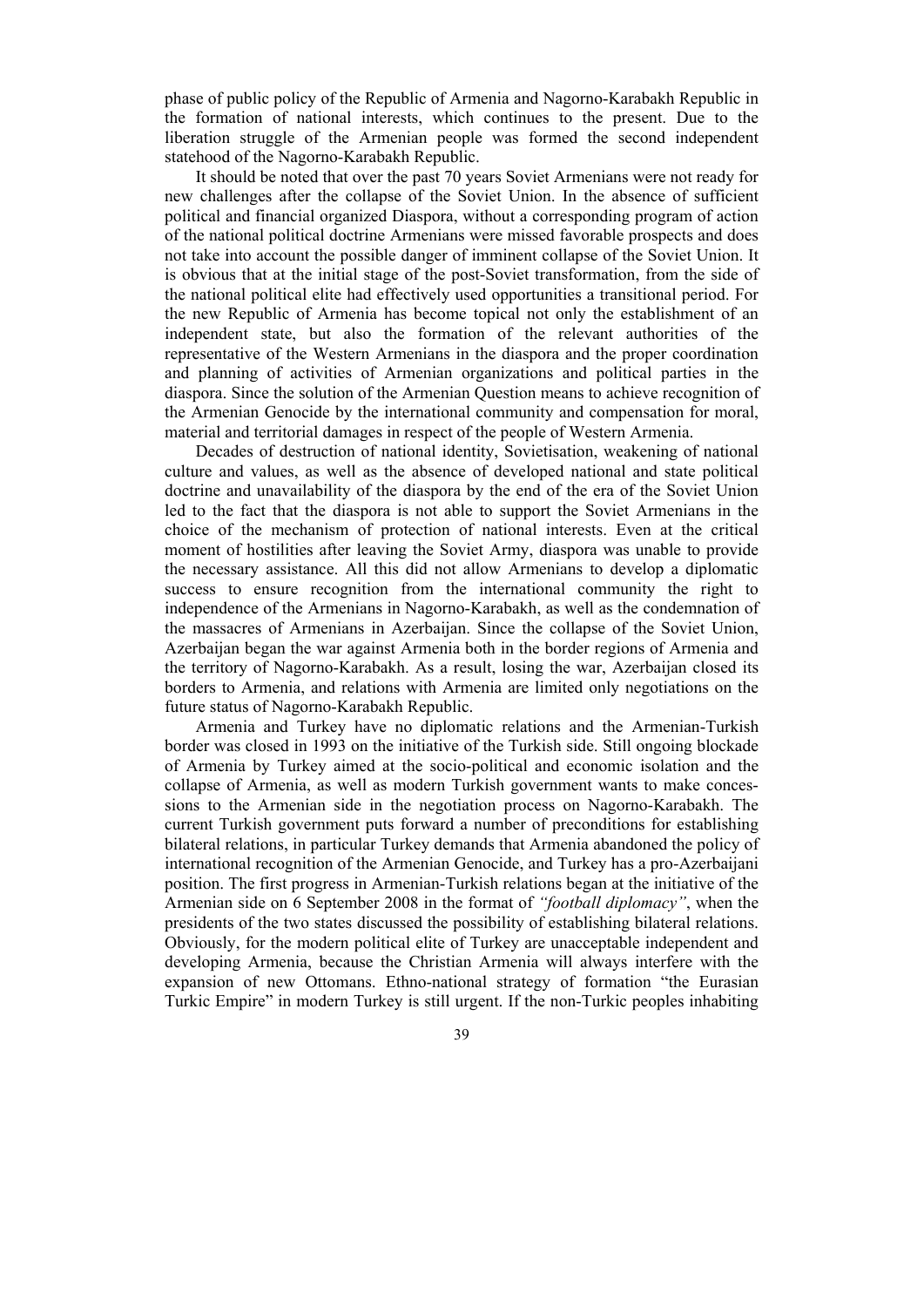those territories which unsubscribed under the "Great Turan" do not want to assimilate with the Turks, they are exposed to, and will be exposed to destruction.

A comparative analysis of the level of current challenges for two Armenian statehood, it should be noted that the main threat to the national security of Armenia and Nagorno-Karabakh Republic originate from Turkey and Azerbaijan. Armenia and Nagorno-Karabakh Republic are in a state of military conflict with Azerbaijan. At the same time, Turkey is still no diplomatic relations with Armenia; and Turkey still keeps its border closed, and keeps Armenia in blockade, which, from the point of view of international law, estimated as a factor of the cold war and hostility. It should be noted that Azerbaijan has a military treaty with Turkey, according to which, in case of war, the country shall afford one another the necessary military assistance. Armed forces of Armenia and the Defense Army of the Nagorno-Karabakh Republic are a deterrent to the outbreak of hostilities from the Azerbaijani side. In the case of military aggression of the Turkish army Armenia's national security is ensured by international agreements and the security system within the framework of the Collective Security Treaty Organization (CSTO), and the Russian military base stationed in Armenia.

Today the Republic of Armenia is a member of many international and European governmental organizations (the UN, the Council of Europe, the OSCE, the CIS, the BSEC, and others). Armenia has also participated in NATO's Partnership for Peace program (since 1994), as well as Armenia has been included the European Neighbourhood policy (since 2004), the Eastern Partnership (since 2009) and the Eurasian economic union with Russia, Belarus and Kazakhstan (since 2015). Armenian Church, political parties, media and civil society are actively involved in the integration processes, thus developing civiliarchic democracy, democratic identity and civic culture. At this stage of development of the Armenian identity is continued with the process of international recognition of the Armenian Genocide and "*the Pan-Arme*nian Declaration on the 100th anniversary of the Armenian Genocide<sup>"1</sup> once again demonstrated to the whole civilized world, the just demand of the Armenian people.

#### **Conclusions**

On the basis of comparative political analysis of the destructive influence of the Armenian Genocide on the state, statehood and national identity, it becomes apparent the following:

 Turkish policy of genocide in Western Armenia was aimed at the destruction of the socio-economic, political, spiritual and cultural spheres of the Armenian society, which continues to this day. As a result of prolonged absence of the national statehood of the Armenians, the Armenian people dispersed throughout the world. In all countries where Armenians settled, they began to form the Armenian diaspora, which played and still continue to play an important role in the development and strengthening of the international status of Armenia.

<sup>&</sup>lt;sup>1</sup> "The Pan-Armenian Declaration on the 100th anniversary of the Armenian Genocide was promulgated at the Tsitsernakaberd memorial complex (29.01.2015)." The Armenian Genocide Museum-Institute // http://www.genocide-museum.am/eng/29.01.2015-hrchakagir.php (Accessed: 24.04.2015).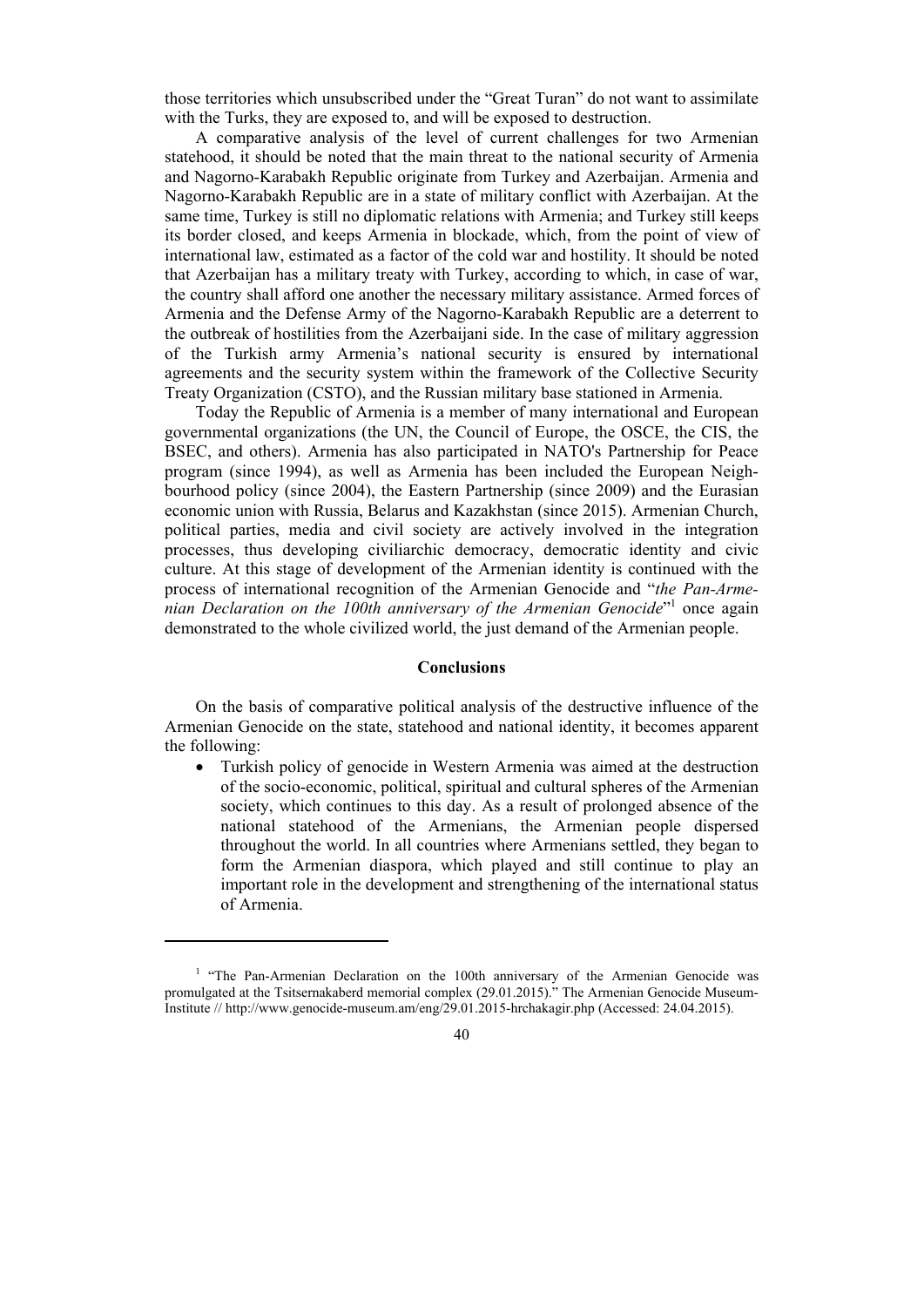- Armenian Genocide totally changes the socio-political role of national institutions, the effectiveness of which hung from the potential of civilization, values and culture. In this regard, post-genocidal society in order to preserve its unity had to develop new mechanisms, but thus increasingly reckon with the interests of the superpowers.
- In post-genocide Armenian society distrust emerged from the international community of civilized nations and humanity, and in Western Armenian and Eastern Armenian companies having value and cultural conflicts between the ideas of the historical homeland, state, statehood, which is reflected and is still reflected in the formation of national identity.
- For the Republic of Armenia is important to preserve the national identity and values of the Armenian people in the diaspora (Armenian family, Armenian Church and religion, Armenian language and culture). These problems has always been relevant for the Armenian people for a long time and in different historical periods there were various ways of preserving the national identity, which are reflected in the sources of the Armenian law. In particular, religious canons adopted by church councils were national sources of the Armenian law and act in the Armenian states and the Armenian community.
- Every stage in the formation of the Armenian state institutions is a complex, self-organizing and dynamic system that undergoes constant change. In times of great upheaval of social, economic and political at the beginning of the XX century in the Armenian society has changed dramatically. After the genocide, the former social institutions in Western Armenia were wiped out. After 1915 it was necessary to choose new starting point and another vector for the preservation of national identity and socio-political unification.
- Second Republic of Armenia can be considered a starting point and another vector of development. In the Soviet Union, with its internationalism, the emphasis was on "the tradition of friendship" between the Soviet people, especially the local ethnic groups with the Russian people. However, even in the Soviet ideological matrix in the Armenian society began the development of the spiritual and cultural life and rethinking issues of national identity and statehood. In Soviet Armenia was adopted the first acting Constitution in the history of Armenia and was first adopted a law which condemned the Armenian Genocide. During 70 years in the Armenian society was becoming the new political system of government, parliamentary culture, a new system of territorial division and management.
- National culture and values of the Armenian people were of great importance for the preservation and development of statehood. Due to the cultural constitution of the Armenian people always keeps the idea of national statehood and political identity. At different stages in history, the Armenian people lost state, but never statehood.
- Third Republic of Armenia as a new independent state is a state and government of all the Armenians, thereby the embodiment of Armenian political, socio-economic, spiritual and cultural heritage. After independence, the Republic of Armenia and the Nagorno-Karabakh Republic appeared and are still in a situation of war with Azerbaijan, as well as the escalation of the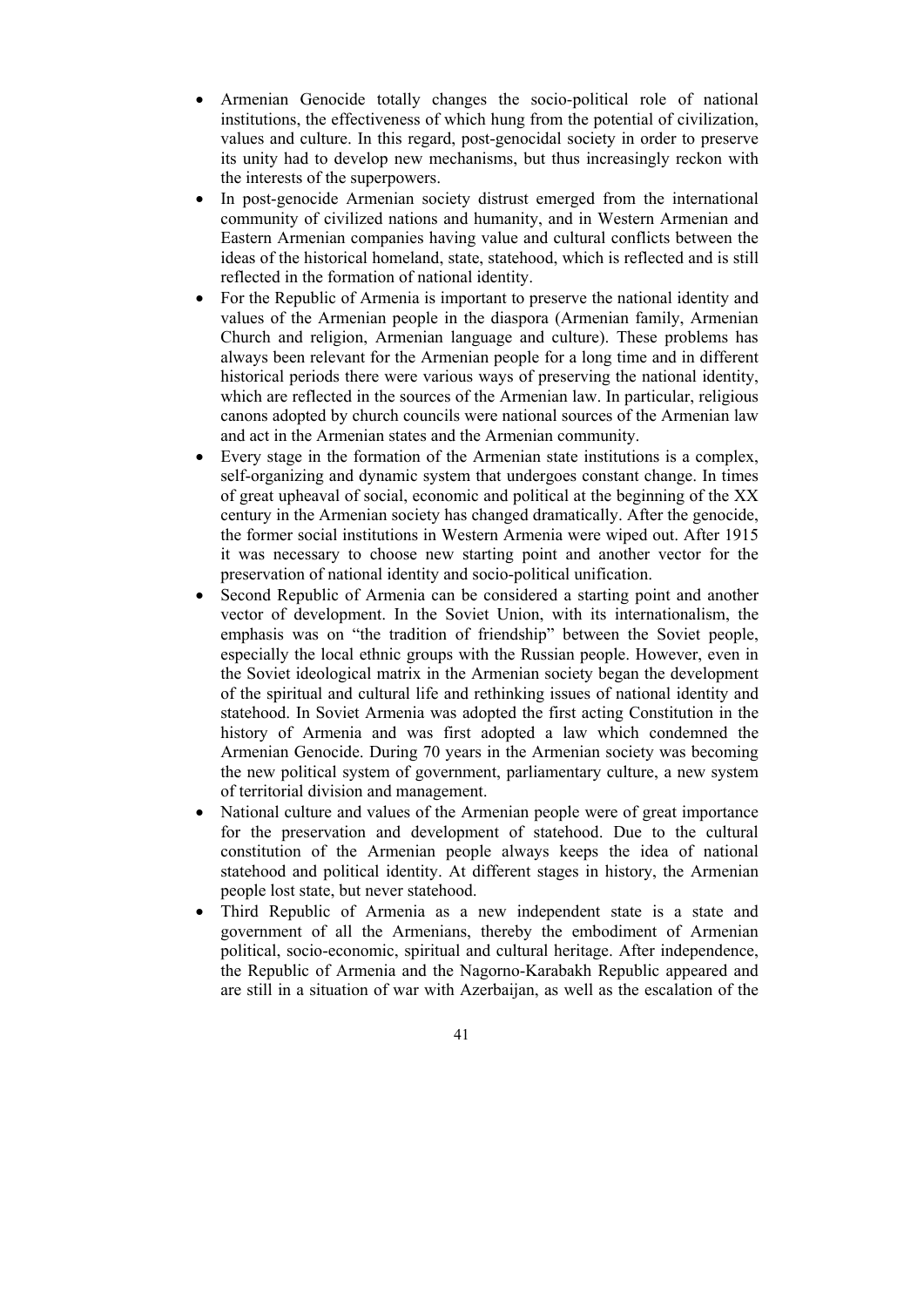conflict and the blockade of the Turkish side. From the viewpoint of the Armenian identity, the two Armenian states are again in the fight against pan-Turkism.

- Today the Republic of Armenia and the Nagorno-Karabakh Republic are the basis for the development of national identity and statehood. Armenians of Javakhk still have a long process of establishing its autonomous selfgovernment in Georgia. Therefore, at the present stage of development of the Armenian statehood is important association of communities of the diaspora and formation of the all-diaspora organizations.
- The Armenian Genocide happened at the stage of the lack of international law and the UN, as well as European law, and the Council of Europe, the OSCE, the European Union. At this stage of modern Armenian statehood and national identity it has civilizational meaning of recognition and condemnation of the genocide at the international level.

# Աշոտ Ալեքսանյան **–** Հայոց ցեղասպանության ազդեցությունն ազգային պետականության և քաղաքական ինքնության ձևավորման վրա

Հոդվածում քաղաքական հայագիտության մեթոդաբանության տեսանկյունից դիտարկված են ազգային պետականության և քաղաքացիական ինքնության վրա հայոց ցեղասպանության ազդեցության հիմնահարցերը:

Ցեղասպանությունը հայկական քաղաքացիավարությունը բաժանեց երեք մասի՝ մինչև ցեղասպանությունը, ցեղասպանության իրագործումը և հետցեղասպանություն: Մեծ եղեռնը կործանարար ազդեցություն ունեցավ հայ ժողովրդի անկախ պետականության հետագա ամրապնդման, քաղաքացիավարական ինտեգրման և ազգային ինքնության ձևավորման վրա: Հայաստանի Առաջին Հանրապետության պետականության կայացման և պահպանման դժվարությունները հնարավորություն չտվեցին քաղաքական ընտրանուն հետևողականորեն պաշտպանելու հայ ժողովրդի օրինական շահերը: Չնայած այն հանգամանքին, որ Հայկական ԽՍՀ-ում սահմանափակված էին Հայոց ցեղասպանության միջազգային ճանաչման և դատապարտման գործընթացը, այնուամենայնիվ, սկսած խորհրդային ժամանակաշրջանից, Մեծ եղեռնի հիմնախնդիրները դարձան պատմագիտական, արվեստաբանական, գրականագիտական, մշակութաբանական և մարդաբանական վերլուծությունների առարկա: Հայաստանի Երրորդ Հանրապետության անկախության հռչակմամբ միջպետական մակարդակում սկսվեց Հայոց ցեղասպանության միջազգային ճանաչման իրավաքաղաքական գործընթացը: Հայաստանի Հանրապետության և Արցախի դեմ մինչև օրս շարունակվում է Թուրքիայի և Ադրբեջանի ցեղասպան քաղաքականությունը, որի պատճառով XXI դարում հայկական քաղաքացիավարությունն ու ազգային ինքնությունը կրկին հայտնվել են պանթուրքիզմի դեմ պայքարում: